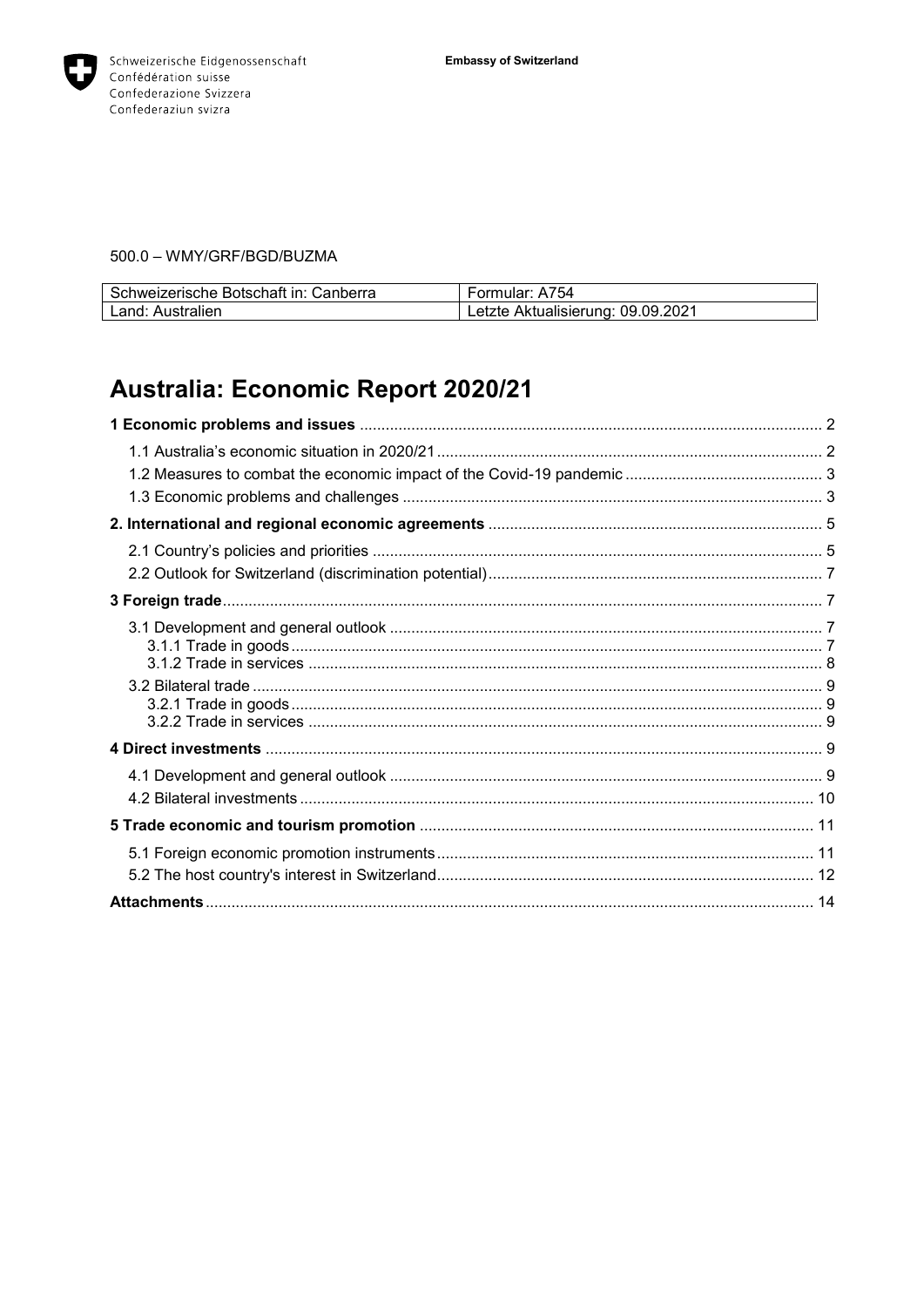# **Executive Summary**

After one and a half years of pandemic, Australia continues with its international borders tightly shut and smaller local outbreaks continuing to trigger immediate lockdowns and temporary inter-state border closures. Nevertheless, the Australian economy managed to re-bounce in the much desired 'V-shape`, marking an **end of recession** with GDP (AUD 1'925.8 billion [CHF 1'246.6 billion]<sup>1</sup> in 2020<sup>2</sup>) and unemployment rates (5.6% in March 2021<sup>3</sup>) recovering to prepandemic levels. The Australian dollar, the fifth most traded currency, remained relatively stable with a quick downturn during the onset of the pandemic.

The recovery was led by unprecedented **fiscal policy** spending of AUD 311 billion (CHF 201 billion) since the onset of the pandemic and renewed record-spending announced for the 2021-22 budget driving national net debt up to an estimated AUD 981 billion (CHF 635 billion) in 2025, which according to the government is expected to be 41% of GDP (currently at approx. 30%).<sup>4</sup> The expansive fiscal policy is untypical for the liberal-national coalition in power, but already very low interest rates leave no alternatives for monetary policy.

The Australian export sector is primarily based on the **extraction of metals and fossil fuels** such as iron ore, coal, and natural gas, making up a total of 43% of total exports in 2019-20. The fossil fuel sector is heavily subsidized and supported by other means (particularly infrastructure projects), amounting to AUD 10.3 billion (CHF 6.7 billion) in 2020- 21. At the same time, it contributes very little to GDP (4,6% for coal and gas), tax revenue (0.2% for oil and gas extraction in 2018-19)<sup>5</sup>, and employment (1.0% in 2019) $^6$  and. A transition to green energy is highly necessary as international pressure rises to commit to net zero emissions by 2050 and to meet higher economic, social and governance standards, particularly in the lead up to Glasgow's COP26. Opportunities for a green and renewable energy provision are at easy reach with Australia's enormous potential for solar, wind and geothermal power and a hydrogen strategy in its development. In addition, Australia has extensive deposits of lithium, nickel and other rare minerals critical for the production of batteries and other clean technologies.

The recent **dispute with China**, triggered by Australia's request for an independent inquiry into the origins of the pandemic and leading to de facto trade sanctions against major Australian export products including barley, coal, lobster, wine and beef, resulted in significant trade diversions to other markets, particularly India. The impact on Australia's export sector remained rather limited. China, albeit ongoing trade sanctions and worsening bilateral relations, remains Australia's largest trading partner, given China's dependence on iron ore, being the largest steel producer, and iron ore skyrocketing prizes (May 2021: USD 240/t), due to global shortfalls in the production of iron ore.

The government's key priority of **trade diversification** also manifests in the increasing number of FTAs negotiated in recent years (5 FTAs in 2020), the in-principle agreement with the UK in June 2021 and ongoing negotiations for an FTA with the EU. The outcome of Australia's feasibility study for an FTA with EFTA countries is expected by the end of this year. The government's aim is to cover 90% of Australia's two-way trade with FTAs by 2022.

**Bilateral trade** with Australia is marked by an ongoing trade surplus in Switzerland's favour (AUD 1.3 billion [CHF 0.8 billion] in 2019-20), with Australia's main export product being gold (89.2% of total exports) and Switzerland's more diverse export profile including medicaments and pharmaceutical products (35.6%), watches and clocks (14.3%), and intellectual property (11.9%). Switzerland ranks around the top 20 trading partners in two-way trade of goods and services and 12<sup>th</sup> in direct, portfolio and other investments combined.

Australia is the world's 13th largest economy in terms of GDP and has a population of 25.7 million. Additionally, Australia ranks 3<sup>rd</sup> in the 2021 Index of economic freedom, 12<sup>th</sup> in the 'Open for Business' ranking, and 14<sup>th</sup> in the World Bank's ranking of 'Ease of Doing Business'. It thereby provides for significant opportunities for Swiss investors and businesses and acts as a gateway to Asia, given its geographic proximity to Asia and cultural proximity to Europe.

<sup>2</sup> [https://www.abs.gov.au/statistics/economy/national-accounts/australian-national-accounts-national-income-expenditure-and](https://www.abs.gov.au/statistics/economy/national-accounts/australian-national-accounts-national-income-expenditure-and-product/latest-release)[product/latest-release](https://www.abs.gov.au/statistics/economy/national-accounts/australian-national-accounts-national-income-expenditure-and-product/latest-release)

4 <https://budget.gov.au/2021-22/content/overview.htm>

l  $1$  The yearly average exchange rate in 2020 has been used for all conversions in this report: 1 AUD = 0.6473 CHF.

<sup>3</sup>https://www.abs.gov.au/statistics/labour<u>/employment-and-unemployment/labour-force-australia/mar-2021</u>

<sup>5</sup> The Australia Institute, Climate of the Nation 2020: Tracking Australia's attitudes towards climate change and energy, p. 18.

<sup>6</sup> <https://apo.org.au/sites/default/files/resource-files/2020-12/apo-nid310142.pdf>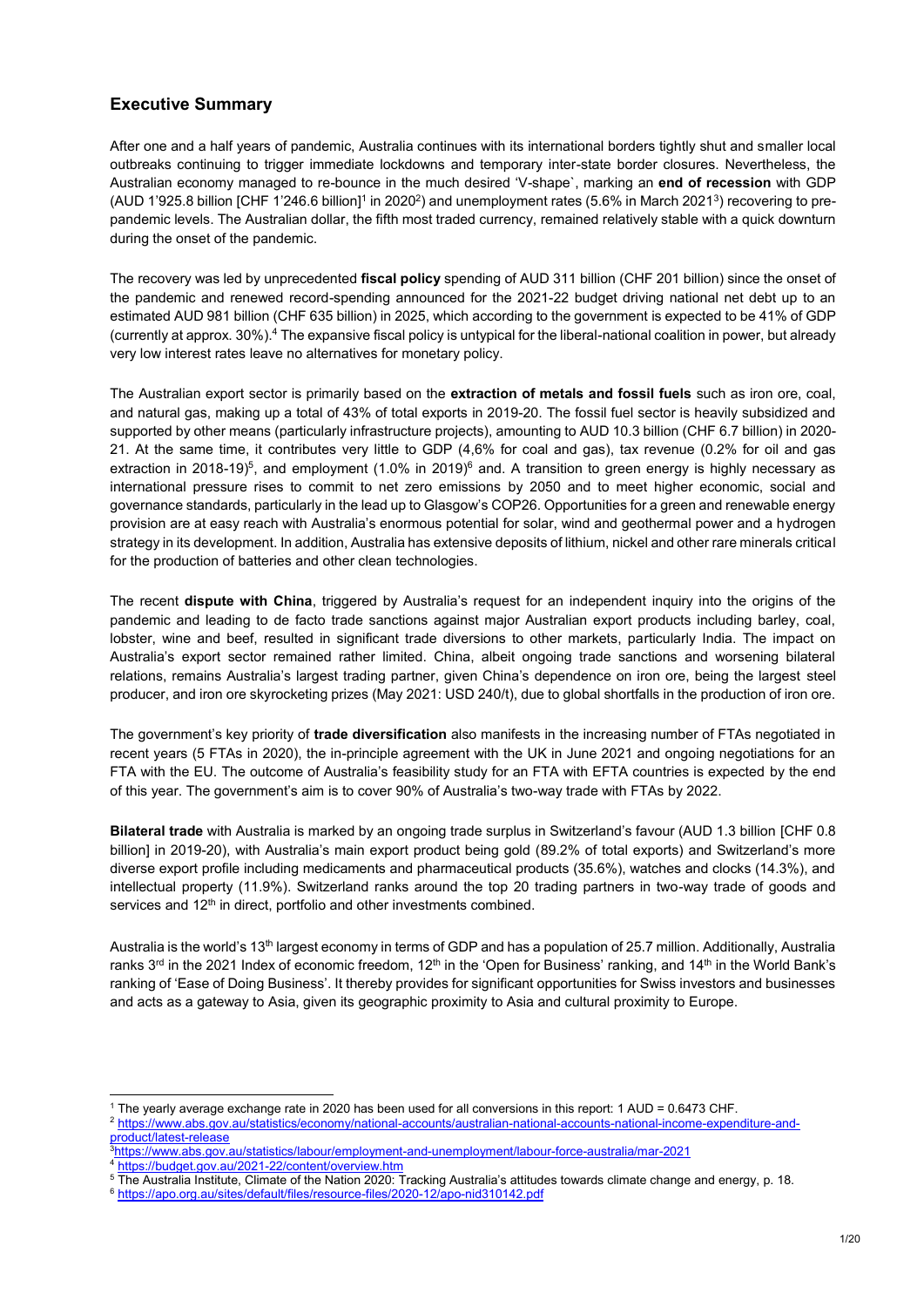# **1 Economic problems and issues**

#### **1.1 Australia's economic situation in 2020/21**

The Covid-19 pandemic has had a severe impact on Australia's economy. With its first case at the end of January 2020, state and international border closures and lockdown restrictions progressively following suit in March. The implementation of drastic measures in the social and economic life has limited the spread of the virus, but came at a high cost of governmental spending to manage the subsequent recovery. Smaller local outbreaks of new variants continue to occur and trigger immediate local lockdowns and temporary state border closures. The current Delta-variant is not satisfactorily kept in check with these measures.



In 2020, for the first time in 29 years, the Australian economy fell into recession as a result of the Covid-19 pandemic.<sup>7</sup> Australia's actual GDP fell by -2.4% in 2020<sup>8</sup> (World Output in 2020: -3.3%<sup>9</sup> ) with the second quarter marking a -7% downturn until governmental support kicked in during the third and fourth quarter of the year, marking the much desired «Vshaped recovery».<sup>10</sup>

In 2021, Australia's GDP is expected to grow by 4.75%, thereby recovering to 2019 levels, and 5% in 2022. <sup>11</sup> The expected relaxation of domestic border controls, the travel bubble to New Zealand, and the vaccine rollout is believed to additionally boost consumer spending.<sup>12</sup> Private demand, including business and consumer investments, grew 5.3% over the first quarter of 2021, leading the government to label it a "private sector-led recovery".<sup>13</sup>

In July 2020 the unemployment rate rose to 7.4% from a pre-lockdown rate in February of 5.1% and was brought back down to 5.6% by the end of March 2021 when wage subsidy paid by the government to businesses significantly impacted by effects of the pandemic ended (JobKeeper).<sup>14</sup>. In 2020, the average inflation rate was 0.8% and is expected to increase as oil prices rise and domestic and external demand recover. In the medium term, the restoration of global supply chains will keep consumer price



pressures in check, keeping consumer price inflation below the Reserve Bank of Australia's target range of 2-3%.<sup>15</sup> In order to boost the economy as it responds to the pandemic, the Reserve Bank of Australia (RBA) decided to lower its discount rate (*cash rate*) in March 2020 from 0.75% to 0.25% and to 0.1% in December

<sup>8</sup> Economist Intelligence Unit, Country Report Australia, 10 May 2021, p. 7.

<sup>7</sup> [https://archive.budget.gov.au/2020-21/download/glossy\\_overview.pdf](https://archive.budget.gov.au/2020-21/download/glossy_overview.pdf)

<sup>9</sup> <https://www.imf.org/en/Publications/WEO/Issues/2021/03/23/world-economic-outlook-april-2021>

<sup>10</sup> [https://www.abs.gov.au/statistics/economy/national-accounts/australian-national-accounts-national-income-expenditure-and-](https://www.abs.gov.au/statistics/economy/national-accounts/australian-national-accounts-national-income-expenditure-and-product/latest-release)

[product/latest-release](https://www.abs.gov.au/statistics/economy/national-accounts/australian-national-accounts-national-income-expenditure-and-product/latest-release)

<sup>&</sup>lt;sup>11</sup> <https://www.rba.gov.au/publications/smp/2021/aug/economic-outlook.html>

<sup>&</sup>lt;sup>12</sup> Economist Intelligence Unit, Country Report Australia, 10 May 2021, p. 7.

<sup>&</sup>lt;sup>13</sup> The Australian Financial Review, 3 June 2021, p.1.

<sup>14</sup> <https://www.abs.gov.au/statistics/labour/employment-and-unemployment/labour-force-australia/latest-release>

<sup>&</sup>lt;sup>15</sup> Economist Intelligence Unit, Country Report Australia, 10 May 2021, p. 8.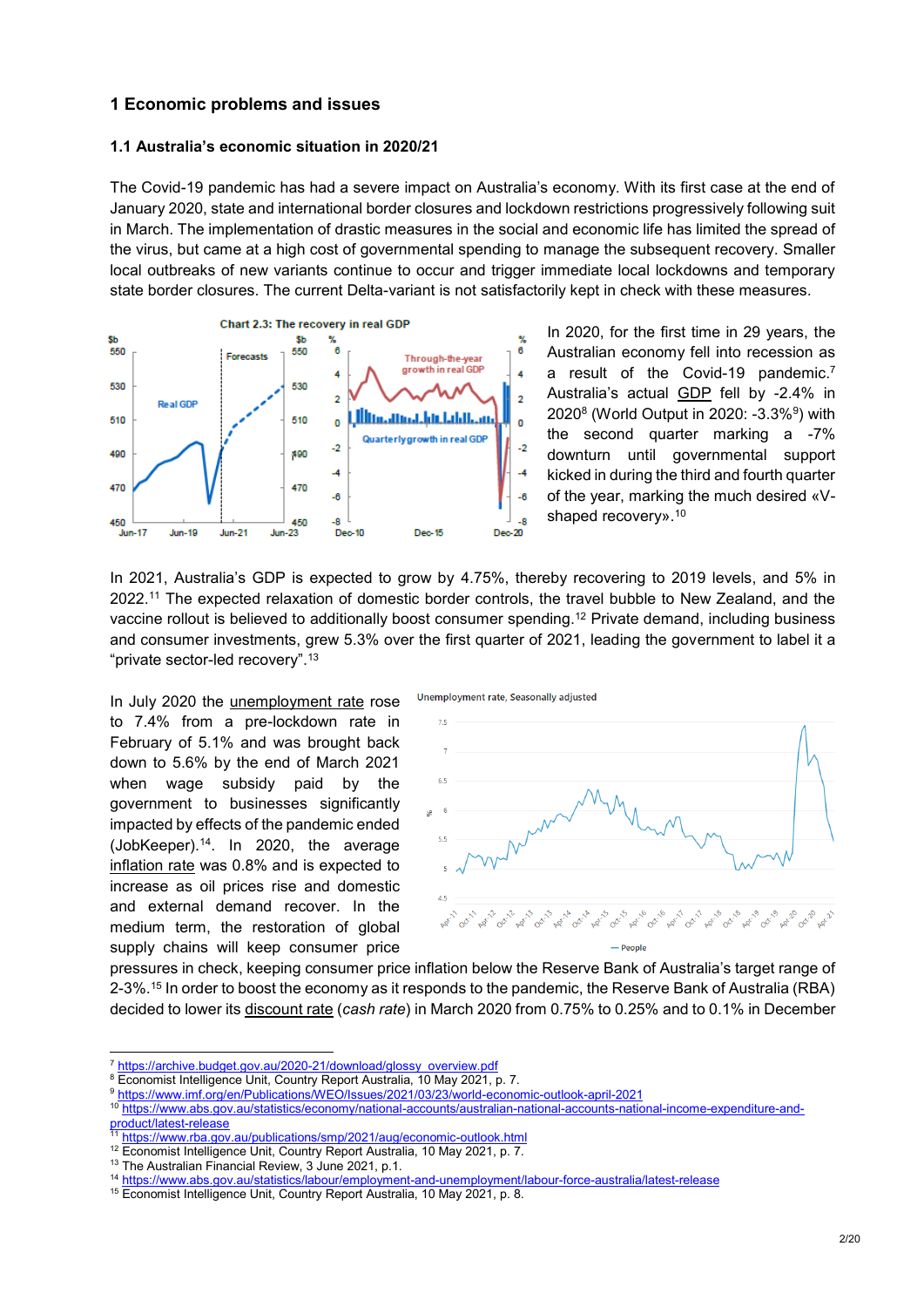2020, leaving no further scope for monetary policy.<sup>16</sup> Australia sustained a **triple AAA** rating by the major credit rating agencies.<sup>17</sup> The Australian dollar remains relatively stable with a downturn during the onset of the pandemic in March 2020 (1 AUD =  $0.56$  CHF)<sup>18</sup> and a subsequent quick recovery. In 2020, in comparison to the Australian dollar, the US dollar sank 9.7% and the Swiss Franc rose 6.2%.

#### **1.2 Measures to combat the economic impact of the Covid-19 pandemic**

Starting with the surge of cases in March 2020 and following lockdowns, the Australian government launched several fiscal policies for temporary and targeted assistance to individuals, households and businesses. By May 2021, total direct economic and health support since the beginning of the pandemic amounted to AUD 311 billion (CHF 201 billion), which includes a total of AUD 291 billion (CHF 188 billion) in direct economic support, equaling **14.7% of Australia's GDP**. Direct economic support included most significantly AUD 89 billion (CHF 58 billion) in support of businesses to keep their employees (*JobKeeper*), AUD 35 billion (CHF 23 billion) in cash flow for employers and AUD 20 billion (CHF 13 billion) in financial assistance to individuals economically impacted by the pandemic.<sup>19</sup>

With the recent announcement of the 2021-2022 budget, by local media labelled as "spendathon", the government seeks to provide further immense growth stimuli and generous social spending, aiming to back consumer demand and to ensure Australia's economic recovery. Support measures include AUD 20.7 billion (CHF 13.4 billion) to support business investment and cash flow, AUD 15.2 billion (CHF 9.8 billion) in infrastructure projects, AUD 7.8 billion (CHF 5 billion) in tax offsets, and AUD 1.2 billion (CHF 0.8 billion) to support the tourism and aviation sectors.<sup>20</sup> An additional AUD 17.7 billion (CHF 11.5 billion) will go to care for the elderly and old people's homes, AUD 13.2 billion (CHF 8.5 billion) to people with disabilities, AUD 9.5 billion (CHF 6.1 billion) to the unemployed, AUD 2.3 billion (CHF 1.5 billion) for mental health support, and AUD 1.7 billion (CHF 1.1 billion) for childcare. Social and health care expenditure constitute, thereby, more than half of the estimated government expenditure.<sup>21</sup>

The Australian government aims at a net debt of AUD 980.6 billion (CHF 634.7 billion) by 2025, which the government expects to be equivalent to 41% of GDP (currently around 30%).<sup>22</sup> The goal of the record spending is the economic recovery this year, stabilisation of growth from 2022 onwards and the beginning of a gradual debt ratio reduction, due to economic growth ("growing our way out of the pandemic"). In addition, however, the record-breaking and liberal-alien budget also pursues the goal to win the elections that are due within the next 12 months.

### **1.3 Economic problems and challenges**

The strong fiscal support measures of the 2021-2022 budget will support this recovery. However, the budget also reveals the losers of this recovery: the next generation, who will inherit the additional debts; the climate, with little spending in this area; the tourism sector, as international borders are expected to remain shut until mid-2022; and Australian universities, which will see their allocations cut by 10% over the next four years, with no support coming to the rescue given the collapse in the number of foreign students. Education is Australia's fourth largest export sector, even throughout the pandemic.<sup>23</sup> Additionally, Australia's international border closure caused a net emigration of almost 100,000 people (a record minus since 1916) and a sharp decline in population growth from 1.5% in 2019 to 0.5% in 2020, given that, prior to the pandemic, 60% of the growth was due to net overseas migration.<sup>24</sup> Historically, Australia has strongly relied on overseas migration for much of its economic growth and the decrease in overseas migration causes

<sup>16</sup> <https://www.rba.gov.au/statistics/cash-rate/>

<sup>17</sup> <https://countryeconomy.com/ratings/australia>

<sup>18</sup> <https://www.xe.com/currencycharts/?from=AUD&to=CHF&view=2Y>

<sup>19</sup> <https://budget.gov.au/2021-22/content/covid.htm#three>

<sup>20</sup> <https://budget.gov.au/2021-22/content/covid.htm#three>

<sup>21</sup> <https://budget.gov.au/2021-22/content/overview.htm>

<sup>22</sup> <https://budget.gov.au/2021-22/content/overview.htm>

<sup>23</sup> <https://www.smh.com.au/national/foreign-students-are-our-fourth-largest-export-even-with-the-pandemic-20210218-p573pz.html>

<sup>24</sup> <https://www.abs.gov.au/articles/population-change-2020>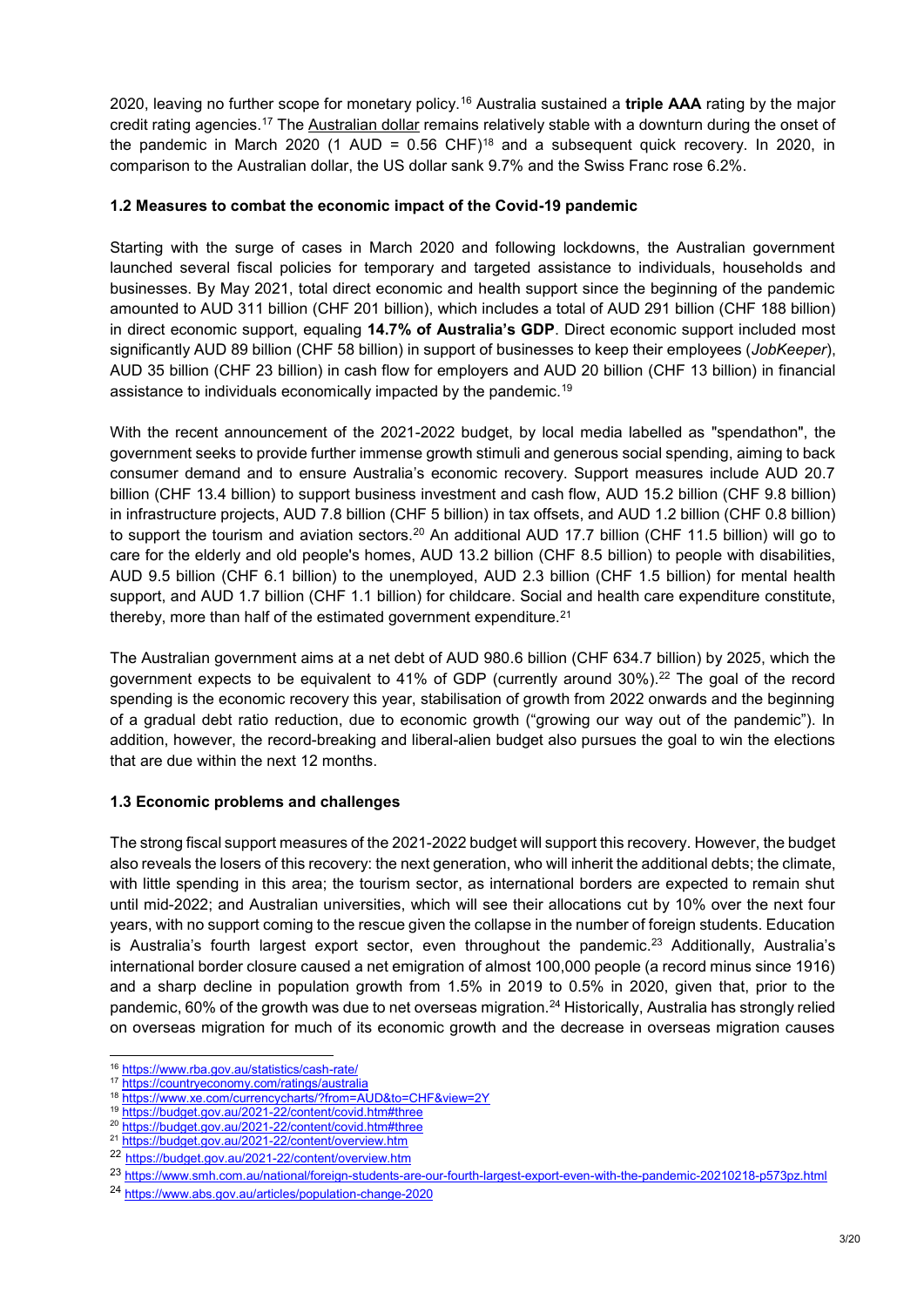severe implications for migrant-dependent industries such as construction, education, and care services. Severe shortfalls of personnel have been recorded throughout the economy and in particular in the agricultural sector.<sup>25</sup> A study of Ernst and Young predicted a shortfall of 26'000 workers, reaching a peak in March 2021, for the horticulture industry to pick and pack fruits and vegetables. $^{26}$ 

A problem remains also Australia's high household debt. At the end of 2019, the ratio of household debt to disposable income attained 210%, ranking  $5<sup>th</sup>$  amongst OECD Countries (Switzerland ranks 4th with 222.6%).<sup>27</sup> At the same time, the ratio of housing prices to disposable income remains at a high level. In 2020, the pandemic slightly alleviated household debts, as households had less expenditures and increased their savings. Household debt to GDP is second highest in the world and stands at 123.5% at the end of 2020 (Switzerland is first with 133%).<sup>28</sup>

In 2020, Australia's median wealth rose to USD 238'070 per adult, being the highest in the world. The mean wealth increased to USD 483'760 per adult, ranking forth worldwide, accounting for a change of USD 65'700 from 2019-2020. The wealth inequality is at 65.6 (Gini index), which is significantly lower and, therefore, less unequal than Switzerland, being at a Gini index of 78.1.<sup>29</sup>

#### **Australia's primary sector dependence and green opportunities**

The Australian government faces increasing international pressure for its inaction on climate change and to formally commit to net zero emissions by 2050 as well as to raise its 2030 target in the lead-up to the Glasgow climate conference. Australia's export sector is primarily based on resource extraction with iron ores, coal and natural gas making up 43.1% of total exports (2019-20). In 2020, Australia was the largest exporter of iron ore, coal, and natural gas in the world. However, opportunities to transform Australia from a major exporter of fossil fuels into a leader for renewable energy provision are evident. Firstly, Australia has extensive deposits of lithium, nickel and other critical and rare earth minerals required for the production of batteries. Tesla chairman Robyn Denholm affirmed that Tesla currently draws 3/4 of its worldwide lithium and 1/3 of its nickel supply from Australia, which are part of the AUD 5'000 (CHF 3'237) worth in minerals and metals for one electric vehicle. To reach net zero globally, this market is likely to increase significantly in the near future. For Australia, this provides an opportunity to become a leading supplier of minerals that meet high environmental, social and governance standards and encompasses the potential for greater local manufacturing of lithium batteries and ultimately electric vehicles. Secondly, Australia has enormous natural potential for renewable energy development (solar, wind, geothermal). The prospect of exporting this green energy in the future using hydrogen as a carrier represents a significant business opportunity. Australia sees itself as a pioneer in the development of the hydrogen economy, including integrated supply chains. Since the launch of the Hydrogen Strategy in 2019, government action has focused on industrial implementation, standards and the development of a certification system (traceability), as well as international partnerships (Germany, Japan, Korea, Singapore and the EU). The goal is to produce green hydrogen for AUD 2/kg (CHF 1.3/kg) by 2030. However, Australia's strategy is market-based, which does not preclude the development of 'blue' (natural gas + carbon capture and storage) and 'grey/brown' hydrogen (natural gas/coal). It is Australia's opportunity to step into a global market increasingly seeking clean energy suppliers and accelerate its transition to carbon neutrality. The potential to successfully transform Australia`s economy is vast, but a transition would need to start sufficiently soon. In addition, Australia's dependence on fossil fuels is 'costly'. In 2020-21, the sector is reported to have received AUD 10.3 billion (CHF 6.7 billion) in tax cuts and support measures. At the same time, its contribution to GDP (4,6% for coal and gas), the return in tax revenue (0.2% for oil and gas in 2018-19), and employment (1.0% in 2019) is low.

<sup>&</sup>lt;sup>25</sup> See e.g[. https://www.9news.com.au/national/farmers-say-tonnes-of-citrus-fruit-wasted-due-to-labour-shortage-queensland](https://www.9news.com.au/national/farmers-say-tonnes-of-citrus-fruit-wasted-due-to-labour-shortage-queensland-news/a70fd27c-5d08-457a-929e-68a4add6326a)[news/a70fd27c-5d08-457a-929e-68a4add6326a](https://www.9news.com.au/national/farmers-say-tonnes-of-citrus-fruit-wasted-due-to-labour-shortage-queensland-news/a70fd27c-5d08-457a-929e-68a4add6326a)

<sup>26</sup> <https://www.ausvegvic.com.au/pages/sep-2020-seasonal-horticulture-labour-demand-and-workforce-study/>

<sup>27</sup> <https://data.oecd.org/hha/household-debt.htm>

<sup>28</sup> <https://tradingeconomics.com/country-list/households-debt-to-gdp>

<sup>29</sup> [https://www.credit-suisse.com/about-us/en/reports-research/global-wealth-report.html,](https://www.credit-suisse.com/about-us/en/reports-research/global-wealth-report.html) p. 12, 42, 48.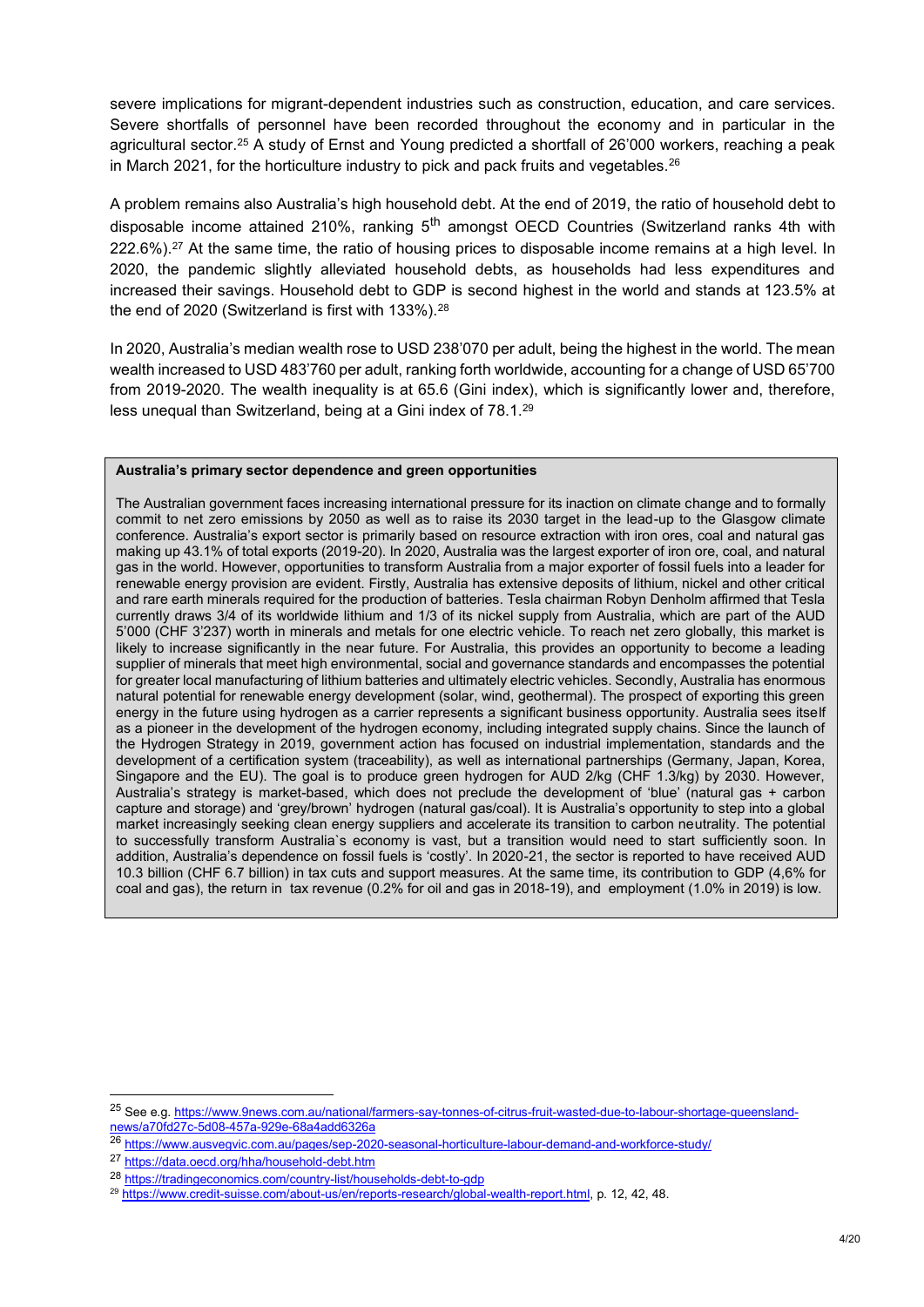# **2. International and regional economic agreements**

#### **2.1 Country's policies and priorities**

Australia is particularly reliant on international trade in goods and services, due to its wealth in natural resources and a traditional lack in work force. As a consequence, Australia is keen on promoting free trade and reducing trade barriers.

WTO: Australia is member of the WTO since 1 January 1995 (GATT since 11 October 1967). Australia accessed to the Agreement on Government Procurement (GPA) on 17 October 2018 and ratified it on 5 April 2019. Australia is also involved in the negotiations of the Environmental Goods Agreement (EGA) and Trade in Services Agreement (TiSA).

On 16 December 2020, Australia launched a formal complaint at the WTO against China's imposition of anti-dumping and anti-subsidy duties on Australian barley, which would be part of a larger set of de facto trade sanctions including coal, wine, beef, lobster starting in May 2020. In this regard, a fully functioning of the dispute settlement mechanism and the advancement of WTO reforms by bringing the US back to the negotiating table is an important concern. At the same time, Australia supported the establishments of the multi-party interim appeal arrangement (MPIA).

| <b>Partner</b>               | Acronym                | <b>Ratified</b> |
|------------------------------|------------------------|-----------------|
| New Zealand                  | <b>ANZCERTA or CER</b> | 1983            |
| Singapore                    | <b>SAFTA</b>           | 2003            |
| United States of             | <b>AUSFTA</b>          | 2005            |
| America                      |                        |                 |
| Thailand                     | <b>TAFTA</b>           | 2005            |
| Chile                        | ACI-FTA                | 2009            |
| ASEAN-Australia-New          | <b>AANZFTA</b>         | 2010            |
| Zealand                      |                        |                 |
| Malaysia                     | <b>MAFTA</b>           | 2013            |
| Korea                        | KAFTA                  | 2014            |
| Japan                        | <b>JAEPA</b>           | 2015            |
| China                        | ChAFTA                 | 2015            |
| Trans-Pacific <sup>31</sup>  | CPTPP (TTP-11)         | 201832          |
| Hong Kong                    | A-HKFTA and IA         | 2020            |
| Peru                         | <b>PAFTA</b>           | 2020            |
| Indonesia                    | IA-CEPA                | 2020            |
| Pacific Region <sup>33</sup> | <b>PACER</b>           | 2020            |

#### Ratified FTAs<sup>30</sup>

FTAs concluded but not yet in force

| Partner   | Acronym     | <b>Start</b> | Signed           |
|-----------|-------------|--------------|------------------|
| ASEAN+534 | <b>RCEP</b> | August 2009  | 15 November 2020 |

#### FTAs under negotiation

| <b>Partner</b>                                | Launch    | Round                |
|-----------------------------------------------|-----------|----------------------|
| <b>Gulf Cooperation Council</b> <sup>35</sup> | July 2007 | 4th (June 2009)      |
| India                                         | May 2011  | 9th (September 2015) |

<sup>&</sup>lt;sup>30</sup> <https://www.dfat.gov.au/trade/agreements/trade-agreements>

<sup>31</sup> Parties: Australia, Brunei Darussalam, Canada, Chile, Japan, Malaysia, Mexico, Peru, New Zealand, Singapore and Vietnam

<sup>32</sup> Entered into force on 30 December 2018 for: Australia, Canada, Japan, Mexico, New Zealand, and Singapore. Entered into force on 14 January 2019: Vietnam

<sup>33</sup> Parties: New Zealand, Australia, Samoa, Kiribati, Tonga, Solomon Islands, Niue and Cook Islands, signatories: Nauru, Tuvalu and Vanuatu

<sup>34</sup> Signatories: ASEAN countries (Brunei, Cambodia, Indonesia, Laos, Malaysia, Myanmar, Philippines, Singapore, Thailand,

Vietnam) and Australia, China, Japan, New Zealand and Republic of Korea

<sup>35</sup> Parties: Bahrain, Kuwait, Oman, Qatar, Saudi Arabia and the United Arab Emirates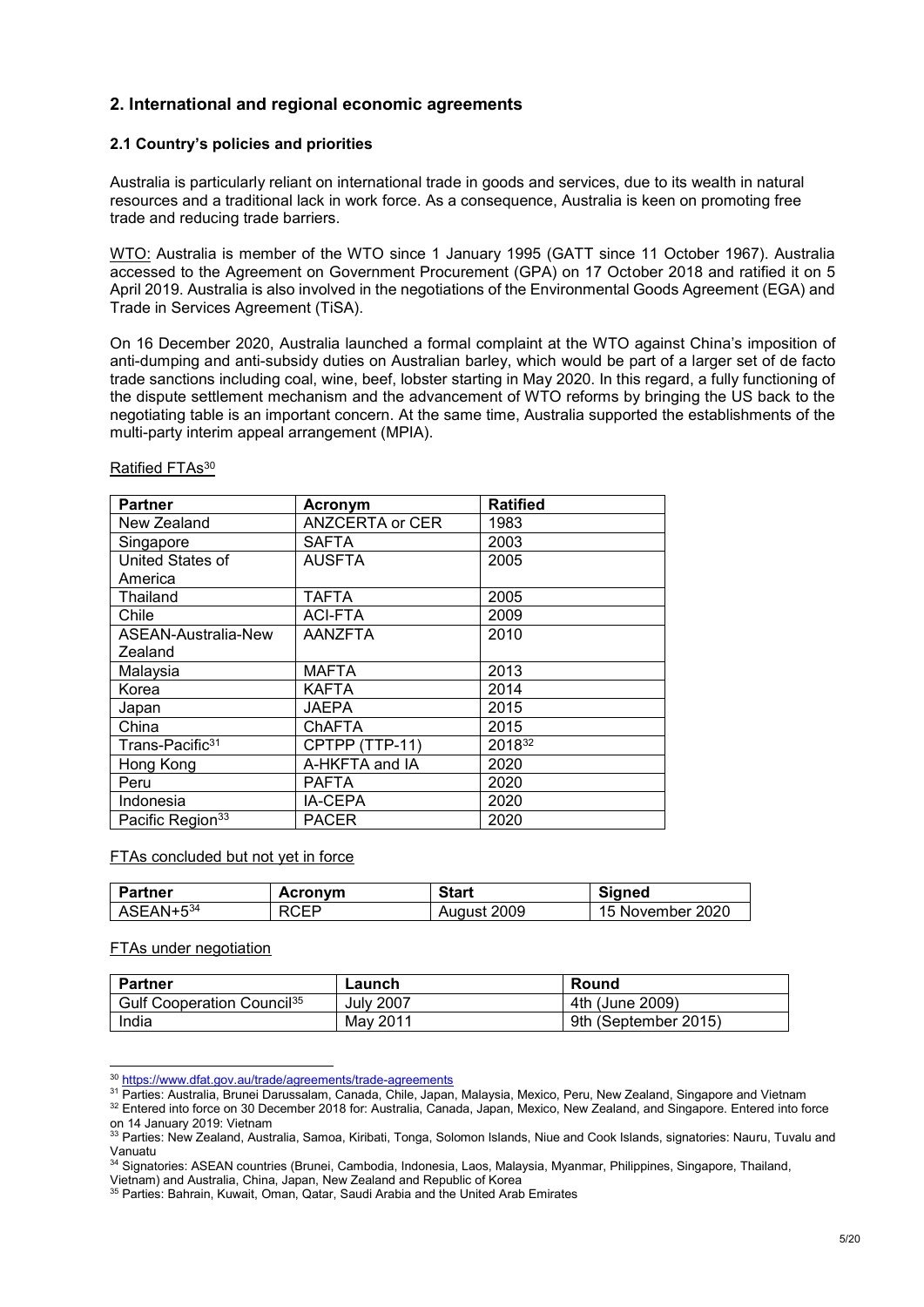| Pacific Alliance <sup>36</sup> | June 2017 | 5th (7-13 July 2018)           |
|--------------------------------|-----------|--------------------------------|
| European Union                 | June 2018 | 11th (1-11 June 2021)          |
| United Kingdom                 | June 2020 | 4th (2 Feb-5 March 2021) / in- |
|                                |           | principle agreement on 15      |
|                                |           | June 2021                      |

Australia has 15 FTAs with 26 countries and is currently negotiating and scoping for new bilateral and regional FTAs. In the context of the pandemic, severe trade tensions with China (s. chapter 3) and rather lengthy negotiations with the EU, trade diversification has become an even more pressing priority for the Australian government. According to Dan Tehan, Minister for Trade, Tourism and Investment, Australia pursues a "proactive approach", meaning "first of all, trying to make sure that we increase the number of FTAs that we have".<sup>37</sup> The **ambition is to cover 90% of Australia's two-way trade with FTAs by 2022**. With four FTAs ratified only in 2020 (Hong Kong, Peru, Indonesia, Pacific Region), RCEP signed in November 2020, and the in-principle agreement with the United Kingdom in June 2021, this strategy is well evident and the progressive step-up over the last years noteworthy. Since 2018, the government was able to increase trade covered by FTAs from 23% to 70% in 2021. <sup>38</sup>

United Kingdom: The in-principle agreement with the UK is Australia's most recent FTA success, and UK's first newly negotiated FTA post-Brexit. The agreement establishes to phase out tariffs over the coming ten years on key Australian agricultural products such as lamb (currently at 80%) and beef, and eliminates tariffs on other agricultural products like wine and rice after entry into force. Tariffs on UK export products such as cars and whisky will be phased out in the coming five years. Common ground could also be found on provisions for mutual recognition of qualifications and the extension of Work and Holiday visas for people of up to 35 years (previously 30 years) for a duration of up to three years (previously two years), while eliminating the Australian condition of compulsory farm work.<sup>39</sup>

The UK was Australia's fifth largest trading partner in 2019-20, with two-way trade in goods and services worth AUD 36.7 billion (CHF 23.8 billion). Whereas it is not clear what the exact value of the FTA for both economies will be, UK Trade Minister Liz Truss has estimated an annual boost of GBP 500 million (CHF 630 million) to UK's economy, equivalent to 0.02% of UK's GDP, and GBP 700 million (CHF 881 million, equivalent to 0.26% of Australia's GDP) to Australia's economy. In this sense, the agreement could have a rather symbolic and political value. For the UK, it is an important statement of 'Britain going global' and paving the way for future FTAs such as the CPTPP, for Australia, it is a statement for further trade diversification and economic recovery.

European Union: Considered as a bloc, the EU is Australia's fourth largest trading partner and third largest source of foreign investment (2020, excluding UK). The eleventh round of negotiations took place virtually on 1-11 June 2021, wherein provisional agreement was found on a framework for mutual recognition of professional services qualifications, and negotiations evolved towards a second exchange of market access offers on goods, services and investment, and government procurement. However, European Union's intent to implement environmental sustainability provisions are causing severe challenges in Australia's negotiations over a free trade agreement. A range of sustainability measures on Australian agriculture are at the core of discussion on market access of agricultural products.<sup>40</sup> In addition, the European Union's 'Fit for 55' policy package proposal, aiming to achieve a 55% reduction in greenhouse gas emissions by 2030, is reported to set a clear commitment to high sustainability standards and with its carbon border adjustment mechanism level the playing field against low regulated high-emission producers in Australia. Intersessional discussions continue across the FTA with a twelfth negotiating round scheduled for 11-22 October 2021.<sup>41</sup>

EFTA: Australia is one of the only developed economies that does not have a preferential agreement with EFTA countries. In 2015 first discussions for a FTA were held, which then stalled after Australia showed restraint, wishing to concentrate resources on negotiations with the EU. In December 2020, the Australian government launched a feasibility study into a potential FTA with EFTA countries (and with Israel), which

- [opportunities-australia-and-united-kingdom](https://www.trademinister.gov.au/minister/dan-tehan/media-release/new-free-trade-agreement-deliver-jobs-and-business-opportunities-australia-and-united-kingdom)
- $38$  Ibid.

[negotiations/video/83e3a4d011a03f60ba971819539413ff](https://www.skynews.com.au/australia-news/eu-environmental-provisions-causing-challenges-in-fta-negotiations/video/83e3a4d011a03f60ba971819539413ff)

l <sup>36</sup> Parties: Chile, Colombia, Mexico and Peru

<sup>37</sup> [https://www.trademinister.gov.au/minister/dan-tehan/media-release/new-free-trade-agreement-deliver-jobs-and-business-](https://www.trademinister.gov.au/minister/dan-tehan/media-release/new-free-trade-agreement-deliver-jobs-and-business-opportunities-australia-and-united-kingdom)

<sup>39</sup> [https://www.trademinister.gov.au/minister/dan-tehan/media-release/new-free-trade-agreement-deliver-jobs-and-business](https://www.trademinister.gov.au/minister/dan-tehan/media-release/new-free-trade-agreement-deliver-jobs-and-business-opportunities-australia-and-united-kingdom)[opportunities-australia-and-united-kingdom](https://www.trademinister.gov.au/minister/dan-tehan/media-release/new-free-trade-agreement-deliver-jobs-and-business-opportunities-australia-and-united-kingdom)

<sup>40</sup> [https://www.skynews.com.au/australia-news/eu-environmental-provisions-causing-challenges-in-fta-](https://www.skynews.com.au/australia-news/eu-environmental-provisions-causing-challenges-in-fta-negotiations/video/83e3a4d011a03f60ba971819539413ff)

<sup>41</sup> [https://www.dfat.gov.au/trade/agreements/negotiations/aeufta/news/australia-eu-fta-report-negotiating-round-eleven-1-11-june-](https://www.dfat.gov.au/trade/agreements/negotiations/aeufta/news/australia-eu-fta-report-negotiating-round-eleven-1-11-june-2021)[2021](https://www.dfat.gov.au/trade/agreements/negotiations/aeufta/news/australia-eu-fta-report-negotiating-round-eleven-1-11-june-2021)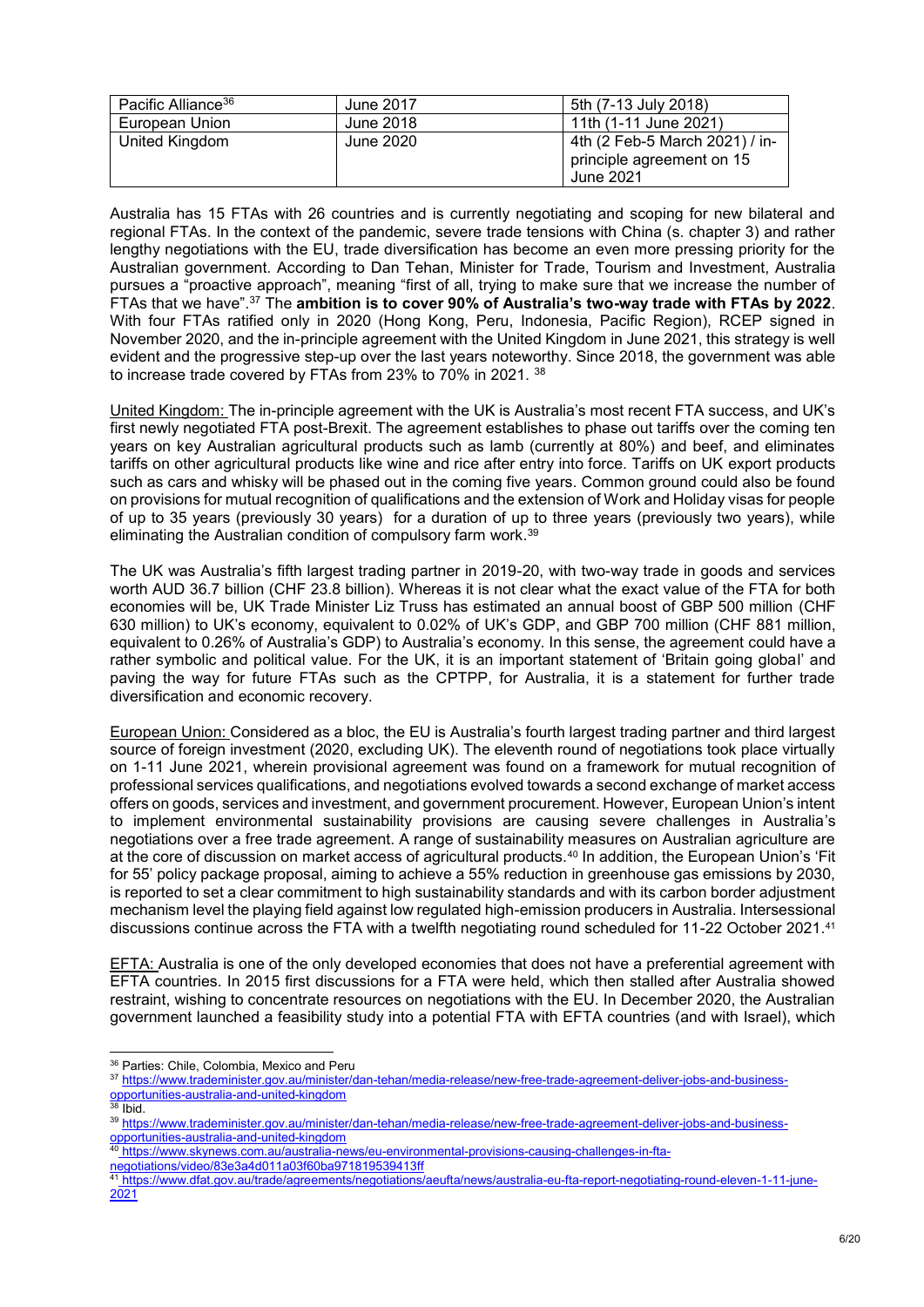can be understood as one of the most recent moves to seek trade diversification and reduce their dependency particularly on China. According to the Australian MFA, Norway and Switzerland together increased their investment in Australia by more than 20% since 2018 to a total of almost AUD 85 billion (CHF 55 billion) in 2020.<sup>42</sup> In the context of FTAs with the UK and potentially the EU, an FTA with EFTA countries could level the playing field for EFTA companies in Australia and enhance opportunities for Australian exporters across all major European markets.

#### **2.2 Outlook for Switzerland (discrimination potential)**

Australia is an important and interesting market for Swiss companies and there is potential for further growth. Currently, over 250 Swiss companies operate in Australia and a strengthening of trade relations could bring further benefits. An agreement between the EU and Australia could unsettle the playing field with subsequent discrimination potential for Swiss companies.

# **3 Foreign trade**

#### **3.1 Development and general outlook**

In 2020, Australia's current account balance increased to USD 34 billion, after several years of consecutive growth from USD -30 billion in 2018 and USD 8 billion in 2019.<sup>43</sup> In 2019-20, Australia's total export of goods and services dropped -1.6% and imports of goods and services decreased -7.1%. Net exports contributed 1.1% to GDP growth.<sup>44</sup>

Australia's trade balance is largely based on its mining sector and exports to China. In 2019-20, almost a third of Australia's two-way trade took place with China (28.8%), followed by the US (9.2%), Japan (9.1%), Korea (4.5%) and the UK (4.2%). In comparison to 2018-19, two-way trade with China increased further 6.8%, albeit difficult bilateral relations, and is expected to grow another 12.7% in the coming 5 years. In 2019-20, Australia's top export products were iron ores and concentrates (22%), coal (12%), natural gas (10%), education related travel services (8%), and gold (5%). Whereas coal fell by -22% in comparison to the previous year, iron ores and concentrates increased by 33%, driven foremost by record high prices, due to a lack in production worldwide. Gold rose by 29%. As a result of the government's policies for a "gas-fired recovery"<sup>45</sup>, the government projects an increase in growth of natural gas exports by 29% in the next 5 years, which stands contrast to surveys that indicate that 59% of the population prefer a 'renewable energy-led recovery' (12% would prefer a gas-fired recovery)<sup>46</sup>. Australia's top import products were personal travel services (8%), refined petroleum (6%), passenger motor vehicles (5%), telecom equipment  $(4\%)$ , and computers  $(3\%)$ .<sup>47</sup> These numbers indicate that imports are noticeably more diversified than exports.

### *3.1.1 Trade in goods*

l

According to the WTO 2020 ranking of global merchandise trade, Australia ranks 21<sup>st</sup> with a share of 1.4% (USD 271 billion) of global exports, thereby ascending two ranks from the previous year, and  $24<sup>th</sup>$  with a share of 1.2% (USD 222 billion) of global imports, maintaining its rank.<sup>48</sup>

In May 2021, in comparison to May 2020, exports in goods had increased 34% (AUD 10 billion [CHF 6.5 billion]) to a total of AUD 39.2 billion (CHF 25.4 billion). This rise was mainly driven by increases in metalliferous ores (higher prices) of 63% to AUD 19.0 billion (CHF 12.3 billion), cereals of 180%, and petroleum of 129%, and partly offset by a decrease of -23% in gas. Over the past year (June 2020 to May 2021), the five main export products remain metalliferous ores (45% share of total goods exports), coal (10% share), natural and manufactured gas (8% share), gold (7% share), and meat (4% share). The main

<sup>47</sup> [https://www.dfat.gov.au/trade/resources/trade-statistics/trade-in-goods-and-services/australias-trade-in-goods-and-services-2019-](https://www.dfat.gov.au/trade/resources/trade-statistics/trade-in-goods-and-services/australias-trade-in-goods-and-services-2019-20) [20](https://www.dfat.gov.au/trade/resources/trade-statistics/trade-in-goods-and-services/australias-trade-in-goods-and-services-2019-20)

 $^{42}$  European Australian Business Council, EABC Submission: Feasibility Study on Strengthening Trade and Investment with European Free Trade Association (EFTA) Countries, May 2021.

<sup>43</sup> Economist Intelligence Unit, Country Report Australia, 10 May 2021, p. 11.

<sup>44</sup> [https://archive.budget.gov.au/2020-21/download/glossy\\_overview.pdf,](https://archive.budget.gov.au/2020-21/download/glossy_overview.pdf) p. 48.

<sup>45</sup> <https://www.minister.industry.gov.au/ministers/taylor/media-releases/gas-fired-recovery>

<sup>46</sup> The Australia Institute, Climate of the Nation 2020: Tracking Australia's attitudes towards climate change and energy, p. 20.

<sup>&</sup>lt;sup>48</sup> [https://www.wto.org/english/res\\_e/booksp\\_e/trade\\_profiles20\\_e.pdf,](https://www.wto.org/english/res_e/booksp_e/trade_profiles20_e.pdf) p. 22.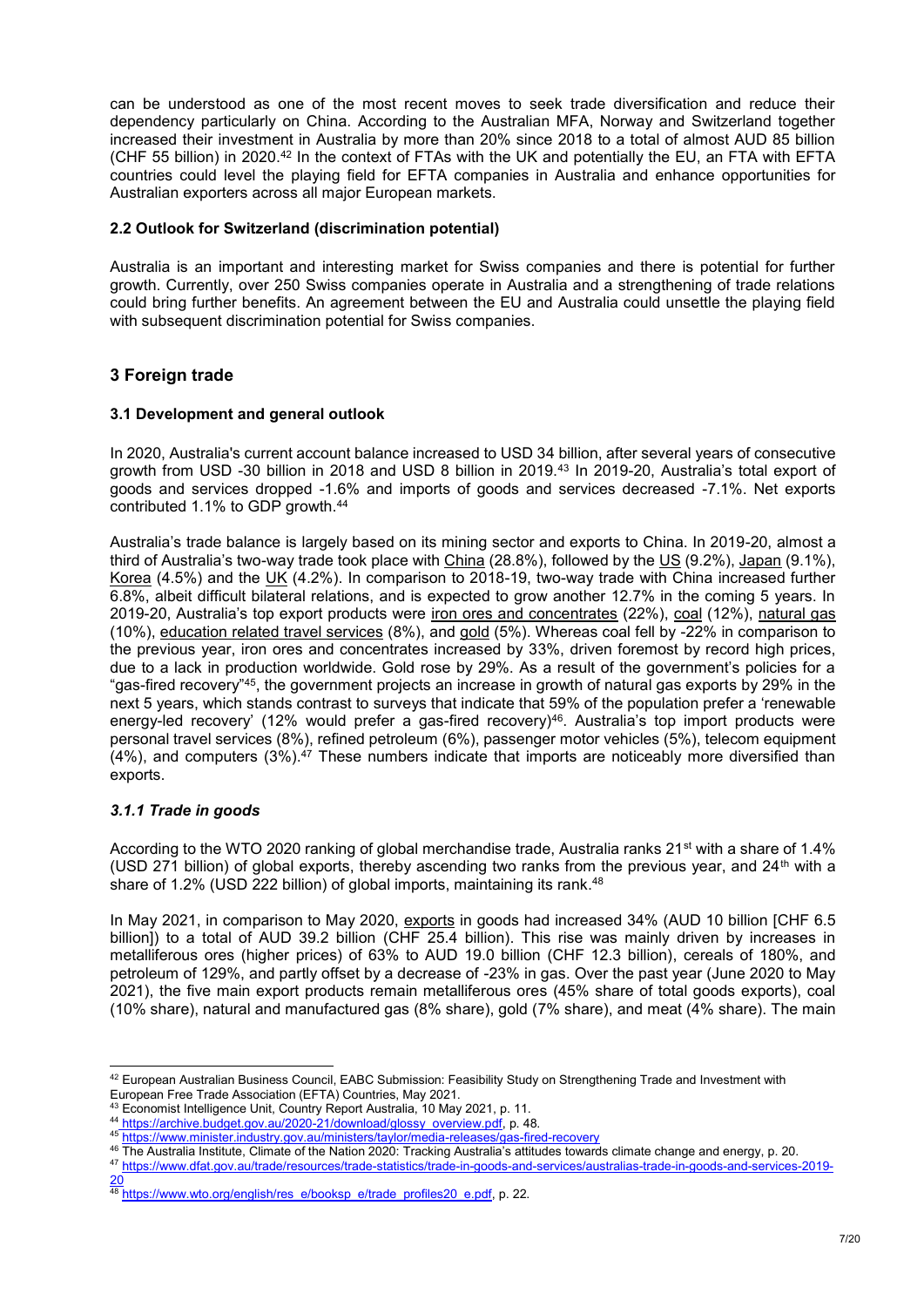goods export destinations were China (increase of 16%), Singapore (increase of 9%), Hong Kong (increase of 69%), Japan (decline of -4%), and South Korea (decline of -11%).<sup>49</sup>

In light of the above, China's de facto trade obstacles on a range of Australian export products starting in May 2020 (see 2.1 WTO), has only had a limited impact on Australia's export performance so far. Firstly, China, being the world's largest steel producer, relies on vast quantities of iron ore for its high-rise and infrastructure production. Global shortfalls since January 2019, when production from the second-biggest exporter, Brazil, was significantly curbed, due to dam collapses and subsequently Covid-19 outbreaks, drove iron ore prizes into record highs, more than doubling the prize of the previous year (May 2021: USD  $240/t$ ).<sup>50</sup> At the same time, most export products that have been blocked from entering Chinese markets have been successfully diverted to other markets. As such, by January 2021, Australian coal exports to the rest of the world were running AUD 9.5 billion (CHF 6.1 billion) higher in annualized terms than before the ban, with particular access to India's market. Similarly, new markets could be found for barley, cotton, seafood and timber, whereas losses have been recorded in the export of beef and wine.<sup>51</sup> Experts suggest that if China's goals were to alter Australian policy, cause economic harm or send a warning signal to third countries, it failed on the three accounts.<sup>52</sup>

In May 2021, in comparison to May 2020, imports in goods had increased 17% (AUD 3.8 billion [CHF 2.5 billion]) to a total of AUD 25.9 billion (CHF 16.8 billion). This rise was mainly driven by increases in road vehicles (114%), petroleum (64%), and transport equipment (226%). Over the past year (June 2020 to May 2021), the five main import products were road vehicles (12.7% share of total goods imports), petroleum and related products (7.8% share), electrical machinery and appliances (6.3% share), telecommunications (5.8% share), and industrial machinery (5.4% share). The main import origins were the US (increase of 14%), Germany (increase of 1%), China (remains roughly the same), Thailand (decline of -11%), and Japan (decline of  $23\%$ ).  $53$ 

### *3.1.2 Trade in services*

According to the WTO 2020 ranking of global commercial service trade, Australia ranks 25<sup>th</sup> with a share of 1.1% (USD 69 billion) of global service exports, maintaining its rank of the previous year, and 23<sup>rd</sup> with a share of 1.2% (USD 70 billion) of global imports, thereby falling two ranks.<sup>54</sup>

In 2020, exports of services declined AUD 30 billion (CHF 19 billion) (-29%) to AUD 72 billion (CHF 47 billion). Australia's main export products were travel services (52% of total service exports), professional and management consulting services (8%), telecommunications, computer and information services (7%), personal, cultural and recreational services (7%), and transport (7%). Travel services, being Australia's key service export product, declined 43% from AUD 66 billion (CHF 43 billion) in 2019 to AUD 38 billion (CHF 24 billion) in 2020, due to ongoing, pandemic related travel restrictions. In March 2021 the export of travel services plummeted to a low of AUD 1.8 billion (CHF 1.2 billion) (AUD 5.6 billion [CHF 3.6 billion] in Dec 2019, pre-pandemic). These numbers are not foreseen to improve until mid-2022, when international borders are foreseen by the government to reopen. Additionally, transport services imports declined 41% from AUD 8 billion (CHF 5 billion) in 2019 to AUD 5 billion (CHF 3 billion) in 2020. At the same time, the import of personal, cultural, and recreational services increased 206% from AUD 1.7 billion (CHF 1.1 billion) in 2019 to AUD 5.1 billion (CHF 3.3 billion) in 2020.<sup>55</sup>

In 2020, imports of services declined AUD 47 billion (CHF 30.4 billion) (-45%) to AUD 57 billion (CHF 37 billion). Main import products were transport services (24%), travel services (17%), professional and management consulting services (15%), telecommunications, computer and information services (10%), and charges for the use of intellectual property (9%).<sup>56</sup> The stark decrease in services imports was due to an 81% drop in travel services from AUD 52 billion (CHF 34 billion) in 2019 to AUD 9.8 billion (CHF 6.3 billion) in 2020. Additionally, the import of transport services fell 29% from AUD 18.8 billion (CHF 12.2 billion) to AUD 13.4 billion (CHF 8.7 billion).

- <sup>51</sup> <https://www.cnbc.com/2021/06/03/australia-finds-new-markets-for-coal-barley-amid-china-trade-fight.html>
- <sup>52</sup> <https://www.abc.net.au/news/rural/2021-05-17/after-12-months-of-the-trade-war-is-the-china-dream-over/100127874>

<sup>49</sup> [https://www.abs.gov.au/statistics/economy/international-trade/international-merchandise-trade-preliminary-australia/may-](https://www.abs.gov.au/statistics/economy/international-trade/international-merchandise-trade-preliminary-australia/may-2021#data-download)[2021#data-download](https://www.abs.gov.au/statistics/economy/international-trade/international-merchandise-trade-preliminary-australia/may-2021#data-download)

<sup>50</sup> <https://www.abc.net.au/news/2021-05-27/iron-ore-price-at-record-high-but-australia-china-tensions-loom/100166932>

<sup>53</sup> [https://www.abs.gov.au/statistics/economy/international-trade/international-merchandise-trade-preliminary-australia/may-](https://www.abs.gov.au/statistics/economy/international-trade/international-merchandise-trade-preliminary-australia/may-2021#data-download)

[<sup>2021#</sup>data-download](https://www.abs.gov.au/statistics/economy/international-trade/international-merchandise-trade-preliminary-australia/may-2021#data-download)

<sup>54</sup> [https://www.wto.org/english/res\\_e/booksp\\_e/trade\\_profiles20\\_e.pdf,](https://www.wto.org/english/res_e/booksp_e/trade_profiles20_e.pdf) p22.

<sup>55</sup> <https://www.abs.gov.au/statistics/economy/international-trade/international-trade-supplementary-information-calendar-year/2020> <sup>56</sup> Ibid.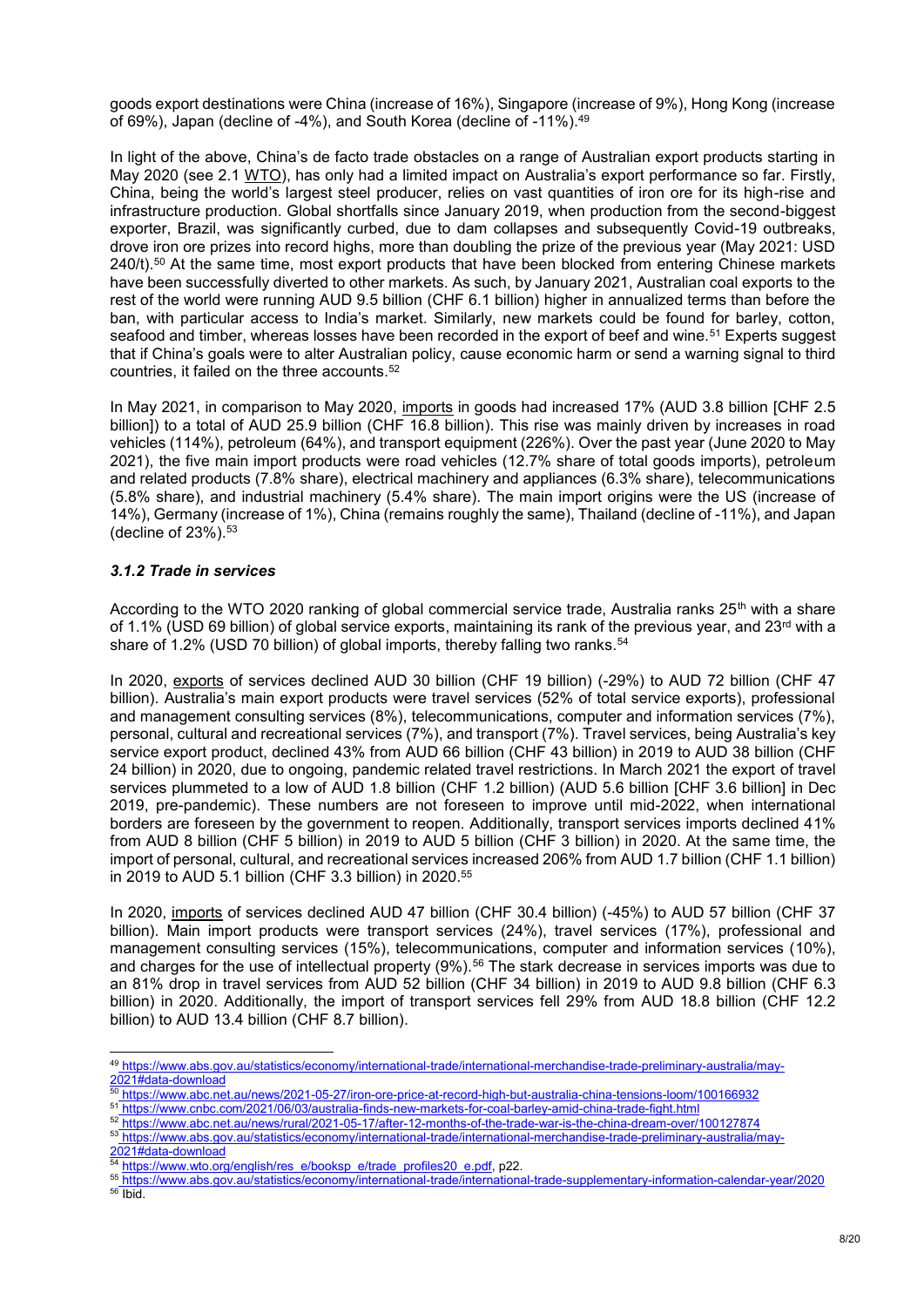#### **3.2 Bilateral trade**

#### *3.2.1 Trade in goods*

In 2019-20, Switzerland ranked 20<sup>th</sup> in Australian goods exports and 18<sup>th</sup> in imports. At the same time Australia ranked  $22<sup>nd</sup>$  for Swiss exports to Australia and 31<sup>st</sup> in imports to Switzerland. The total of Australian goods exports to Switzerland was AUD 2.13 billion (CHF 1.38 billion) and the total of goods imports from Switzerland was AUD 3.46 billion (CHF 2.24 billion). In this regard, Switzerland enjoys a trade surplus of AUD 1.33 billion (CHF 0.86 billion).

The main merchandise export product to Switzerland was gold (AUD 1.9 billion [CHF 2.8 billion]), which made up a substantial 89.2% of total exports, followed by meat (2.3% share), and medicaments (1.3% share). The continuous increase in merchandise exports, particularly from 2018/19 to 2019/20, is mainly due to increased gold exports to Switzerland.



In comparison to this, the Swiss export profile is more diversified. Main Swiss import products to Australia were medicaments (24.8% share of total exports), watches and clocks (14.3% share), and pharmaceutical products (excl. medicaments) (10.8% share).<sup>57</sup>

#### *3.2.2 Trade in services*

In 2019-20, Switzerland ranked 22<sup>nd</sup> in exports of Australian services to Switzerland. In 2020, export of services to Switzerland declined 34% to AUD 0.7 billion (CHF 0.5 billion), in comparison to the previous year. Main Australian export services to Switzerland were transport services (35.8% share of total services export), consulting, research and development, and technical services (26.3% share), telecommunications, computer and information services (11.4% share), travel services (8.3% share), and charges of intellectual property (7.5% share). The decline in services exports was mainly due to a fall in travel services (-79.1%), transport services (-17.1%), and telecommunications, computer and information services (-37.9%), in comparison to the previous year.

In regards to imports of services from Switzerland, in 2019-20, Switzerland ranked 21<sup>st</sup>. In 2020, import of services from Switzerland increased 0.3% to AUD 1 billion, in comparison to the previous year. Main import services to Australia were charges for the use of intellectual property (50.6% share of total service imports), transport (20.5% share), telecommunications, computer and information services (10.0% share), other business services (9.5% share), and insurance and pension services (3.2% share).<sup>58</sup> Whereas travel services dropped 78.9% and financial services fell 93.1%, the import of intellectual property rose 25.9%, telecommunications, computer and information services rose 24.7%, and transport services increased 22.4%.

### **4 Direct investments**

l

#### **4.1 Development and general outlook**

Australia offers an attractive investment climate, as it is endowed with a well-educated labour force, legal and political stability and proximity to the fast-growing Asian markets. For over ten years in a row, Australia has been ranked in the top five freest economies in the world (3<sup>rd</sup> place in the 2021 Index; Switzerland ranks 4<sup>th</sup>), performing well with its high regulatory efficiency, strong rule of law and largely open markets.<sup>59</sup> Additionally, Australia ranks 12<sup>th</sup> in the 'Open for Business' ranking, losing some points owing to high manufacturing costs and a less favorable tax environment (Switzerland ranks 1st)<sup>60</sup> and 14th in the World Bank's ranking of 'Ease of Doing Business' (Switzerland ranks 36<sup>th</sup>).<sup>61</sup>

<sup>57</sup> <https://www.dfat.gov.au/sites/default/files/swit-cef.pdf>

<sup>58</sup> <https://www.abs.gov.au/statistics/economy/international-trade/international-trade-supplementary-information-calendar-year/2020>

<sup>59</sup> [Australia Economy: Population, GDP, Inflation, Business, Trade, FDI, Corruption \(heritage.org\)](https://www.heritage.org/index/country/australia) 

<sup>60</sup> <https://www.usnews.com/news/best-countries/australia#country-ranking-details>

<sup>61</sup> <https://www.doingbusiness.org/en/rankings>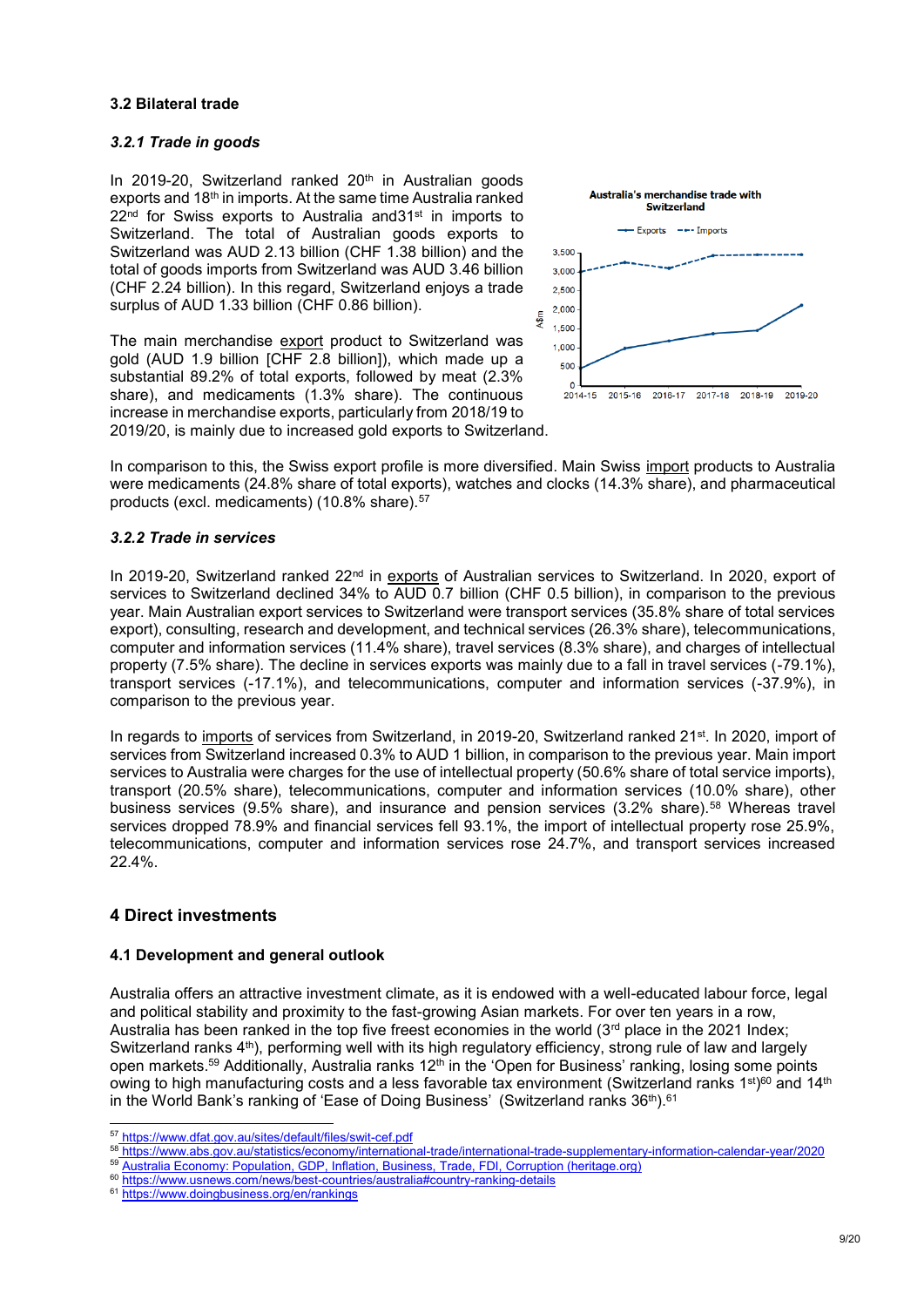#### **Investment policy changes**

In recent years, legislation changes sought to increasingly manage foreign investments, focusing on national security concerns and limiting foreign investment in areas of strategic importance. With the amendments to the *Foreign Acquisitions and Takeovers Regulation 2015* in 2016, federal approval is now required for critical infrastructure assets (airport, port, infrastructure for public transport; electricity, gas, water and sewerage systems, telecommunication and nuclear facilities) to be sold by state and territory governments to both private and foreign government investors. In 2018, changes were implemented that require a foreign investor to demonstrate that the agricultural land proposed to be acquired had been marketed widely, allowing Australians an equal opportunity to participate in the sale process.<sup>1</sup> In 2019, the *Foreign Acquisitions and Takeovers Fees Imposition Amendment* was passed imposing reconciliation fees on developers who sell a near-new dwelling to a foreigner under a near-new dwelling exemption certificate.<sup>1</sup> In January 2021, new legislation came into effect to further strengthen the protection of Australia's national security by introducing new national security information, monitoring and test measures.<sup>1</sup> On the basis of the legal investment framework, the federal government took action to ban Huawei from the 5G network rollout in 2018 and to retroactively veto against Victoria's BRI MOU with China in April 2021.

In 2020, the total of foreign direct investment in Australia was AUD 1'027 billion (CHF 665 billion) with a growth rate of the past 5 years of 6.3%. Australian industries with the largest foreign direct investments were mining and quarrying (35.1%), manufacturing (2<sup>nd</sup> place, numbers have been confidentialised since 2020), real estate activities (11.7%), financial and insurance activities (11.0%), wholesale and retail trade  $(6.0\%)$ . 62



Foreign direct investment in Australia - levels of investment by selected industry

In 2020, Australia's largest investors, including direct, portfolio and other investment, were the US (23% share of total investments), the UK (19%), Belgium (10%), Japan (7%), and Hong Kong (4%). It is noteworthy to mention that Hong Kong's foreign investment increased considerably over the last years and has a 5-years growth rate of 11%. Belgium's foreign investment calculations also reflect the fact that it hosts a major clearing house and depository for euro-dominated bonds and other securities, Euroclear. China is the 9<sup>th</sup> foreign investor country in Australia, however with a 5-year growth rate of only 0.3%.<sup>63</sup>

In 2020, Australia's investments, including direct, portfolio and other investment, went mainly to the US (28% of total investments), the UK (20%), New Zealand (4%), Japan (4%), and Canada (3%). In addition, over the past decade, Australian investments in major Asian economies almost tripled: Between 2010 and 2020, investments in China, Hong Kong, India, Japan, South Korea, Taiwan and ASEAN members increased from AUD 135 billion to (CHF 87 billion) AUD 396 billion (CHF 256 billion). 64

#### **4.2 Bilateral investments**

l

According to the Swiss National Bank (SNB), Swiss direct investment in Australia has decreased since 2016 (CHF 17.035 billion), to CHF 6.492 billion (2018) and CHF 5.911 billion (2019), being the latest numbers available.<sup>65</sup> In comparison, the Australian Bureau of Statistics (ABS) recorded an overall increase

<sup>&</sup>lt;sup>62</sup> <https://www.dfat.gov.au/trade/resources/investment-statistics/australian-industries-and-foreign-investment>

<sup>63</sup> <https://www.dfat.gov.au/trade/resources/investment-statistics/statistics-on-who-invests-in-australia#footnote-1>

<sup>64</sup> <https://www.dfat.gov.au/trade/resources/investment-statistics/statistics-on-where-australia-invests>

<sup>65</sup> https://<u>data.snb.ch/de/topics/aube#!/cube/fdiausbla?fromDate=2015&toDate=2019&dimSel=d0(AU)</u>; The capital stock shows the

cross-border stocks of direct investment between direct investors, direct investment enterprises and other related enterprises at a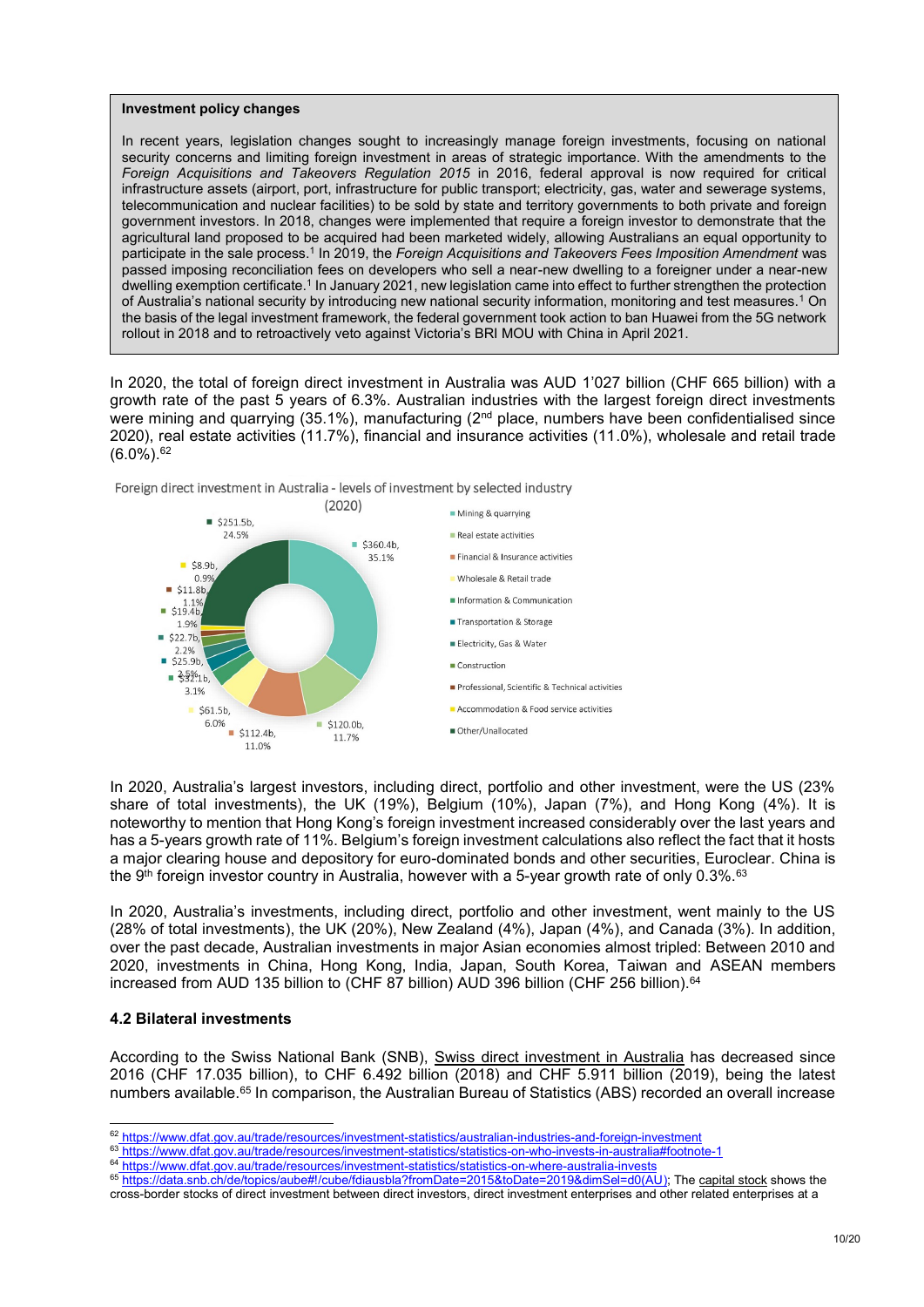of Swiss direct investment into Australia from AUD 10.2 billion (CHF 6.6 billion) in 2016 to AUD 11.6 billion (CHF 7.5 billion) in 2019 and AUD 11.6 billion (CHF 7.5 billion) in 2020. These numbers include equity capital, reinvested earnings and other capital.<sup>66</sup> According to Australian sources, when adding direct, portfolio investments and other investments, in 2020, **Switzerland ranked 12th in investing in Australia** with a total of AUD 57.5 billion (CHF 37.2 billion), being 1.4% of total foreign investments in Australia. The growth rate of the last 5 years of Swiss investment in Australia is  $0.2\%$ .<sup>67</sup> The industries attracting most Swiss investment (not only FDI) are services (AUD 623 million [CHF 403 million]), real estate (AUD 504 million [CHF 326 million]), manufacturing, electricity and gas (AUD 214 million [CHF 139 million]), and agriculture, forestry and fishing (AUD 159 million [CHF 103 million]).<sup>68</sup> According to the SNB, Switzerland accounts for almost **23'000 jobs in Australia**.

In regards to Australian direct investment in Switzerland, the SNB recorded a slow increase from 2016 (CHF 1.9 billion) through to 2018 (CHF 2.4 billion) and a slight decrease again in 2019 (CHF 2.2 billion).<sup>69</sup> The ABS recorded an increase of Australian direct investment in Switzerland from AUD 365 million (CHF 236 million) in 2018 to AUD 722 million (CHF 467 million) in 2019 and a slight decrease in 2020 to AUD 543 million (CHF 351 million), including equity capital, reinvested earnings and other capital.

# **5 Trade economic and tourism promotion**

In the reference period to  $30<sup>th</sup>$  September 2020, Australia's population was 25,693,059 people.<sup>70</sup> Around three quarters of the population live on the East Coast of Australia. 32% live in the State of New South Wales (NSW), 26% in Victoria (VIC) and 20% in Queensland (QLD) and the rest of the population live in the other States and Territories. In terms of population, the Australian market is rather small, however, good trade and investment opportunities exist. While Australia may be far from Switzerland, its continuous and above-average economic growth make it a very attractive market. The stable political environment, transparent process structures, high purchasing power, use of English as the language of business and a certain cultural proximity to Switzerland all significantly ease the way for Swiss SMEs. Competition on the market is high and Swiss companies in particular can benefit from offering new and innovative products. Australians have a strong awareness of environmental issues, meaning that cleantech products and services are growing in demand. The Australian market offers also good opportunities in areas such as Medtech, BioTech, Fintech, Food, Infrastructure or Advanced Manufacturing. Beyond the dynamic metropolitan areas of Sydney and Melbourne with their populations of 5.4 million and 5.2 million respectively, other Australian cities too offer specific opportunities and industry clusters.

In addition, Australian cities can act as gateways to Asia, due to their cultural proximity to Europe on the one hand and their geographic proximity to Asia on the other hand. More generally, Australia offers a rich pool of highly educated Asians or Asian-Australians who can be recruited for jobs in the Asia-Pacific region. The new 24-hour international airport being constructed in western is also touting itself as a future gateway to Asia. Swiss SMEs with the intention of expanding their business to Australia need to consider that the country is expansive in size, in fact Switzerland can fit into Australia approximately 186 times.

#### **5.1 Foreign economic promotion instruments**

Trade Promotion: Switzerland Global Enterprise (S-GE) opened a Trade Point in Australia in 2016 under the roof of the Consulate General of Switzerland in Sydney. $^{71}$  The Trade Point assists Swiss SMEs seeking information about Australian industries and supports them with entering the Australian market and also helps Australian companies seeking to invest in Switzerland.

Several sectors and industries were identified for the current S-GE customer campaigns, including Cleantech, Fintech, Food, Infrastructure, Medtech and MEM. In this context, some market studies have already been established, some in conjunction with sector experts, and have been published on the [S-GE](https://www.s-ge.com/en/articles?field_business_units_target_id%5B0%5D=23&field_countries_target_id%5B0%5D=79) 

point in time. It includes equity capital and 'loans and debt securities'. The capital stock is valued at book values and not at market values.

<sup>66</sup>[https://www.abs.gov.au/statistics/economy/international-trade/international-investment-position-australia-supplementary-](https://www.abs.gov.au/statistics/economy/international-trade/international-investment-position-australia-supplementary-statistics/2020) $\frac{\overbrace{\text{statistics}}/2020}{67.67}$ 

<sup>67</sup> <https://www.dfat.gov.au/trade/resources/investment-statistics/statistics-on-who-invests-in-australia>

<sup>68</sup> [Foreign Investment Review Board Annual Report 2019-20 \(firb.gov.au\),](https://firb.gov.au/sites/firb.gov.au/files/2021-06/FIRB2019-20AnnualReport.pdf) p. 39.

<sup>&</sup>lt;sup>69</sup> Country of origin of the investor who ultimately holds a stake in the company in Switzerland, usually being the country in which the company's headquarters are located.

<sup>70</sup> <https://www.abs.gov.au/statistics/people/population>

<sup>71</sup> <https://www.s-ge.com/de/company/trade-point-australia>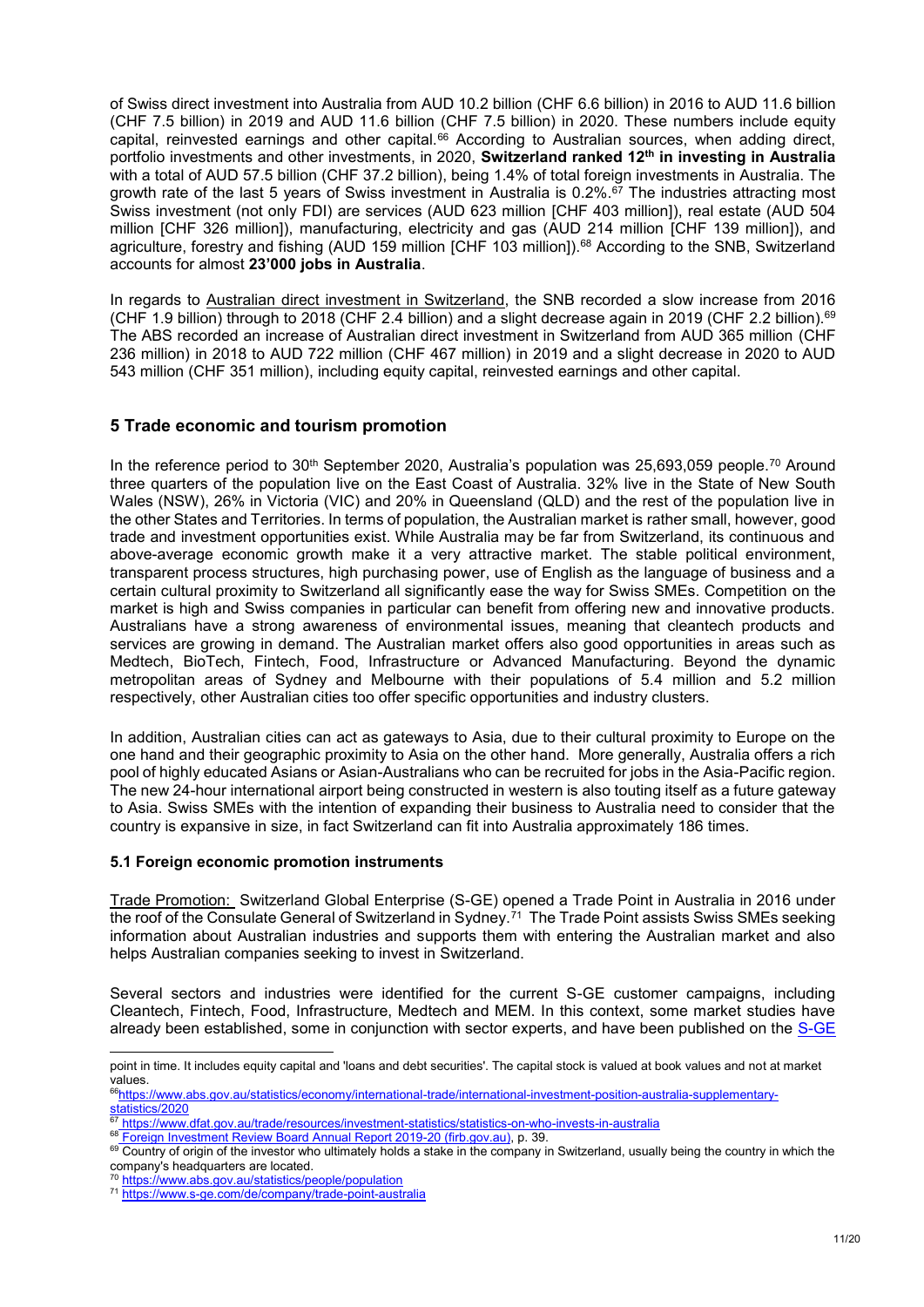[Website](https://www.s-ge.com/en/articles?field_business_units_target_id%5B0%5D=23&field_countries_target_id%5B0%5D=79) (click on 'Industries'). Further reports are in preparation in areas such as Robotic and Automation or Energy Management. Moreover, several marketing campaigns for Australia are tentatively planned in 2021 for *Hydrogen* (September), *MEM in Australia and potential opportunity areas for Swiss SME's*, as well as *Medtech opportunities in Australia* (both in November).

Despite the attractiveness of Australia's prosperous economy and purchasing power, some efforts still need to be made in Switzerland to attract more interest of Switzerland's SMEs for this market. Australia's goal to achieve growth through innovation fits well with the diversity of skills, innovation and entrepreneurship of Swiss SMEs, which can develop solutions for complex projects. The need to approach R&D from a business perspective is recognized as a key factor and precondition for achieving Australia's ambitious economic goals. Swiss companies have the capacity and experience to act as successful partners in this field and also in Australia's renewed aim at increasing domestic manufacturing capabilities.

Tourism: The representation office of Switzerland Tourism in Sydney, with three staff members, is responsible for the Australian and New Zealand market. Their main mission is to promote Switzerland as a travel destination. Activities focus on trade marketing, media work, promotional- and digital marketing.

2020 was a devastating year for travel, with Swiss travel exports to Australia declining by -78.9% from the previous year.<sup>72</sup> Nonetheless, Switzerland Tourism recorded positive overnight figures in the beginning of the year. Thanks to domestic border openings and easing of restrictions, the Switzerland Tourism office has been able to execute numerous marketing activities. The focus has been on inspiring the Australian traveler and to engage with the travel trade and media in the market, until travelling is possible again.

Key statistics of 2020:

- 2020 started off with positive overnight figures out of the Australian/NZ market: +2.8% in January and February, compared to 2019.
- Overall in 2020, there were 66,853 overnight-stays by Australians and New Zealanders in Switzerland (-83.2%).
- 15 million marketing contacts and 35 million media contacts could be generated through targeted marketing activities.
- The demand for international travel to Europe and Switzerland is very high. According to representative surveys, 65% of Australians are planning to travel overseas immediately after the borders open again.

Chamber of Commerce: The *Swiss-Australian Chamber of Commerce (SwissCham)***<sup>73</sup>** has been networking with Swiss businesses for over 30 years. Its objective is to grow its members' businesses and their reputation in Australia by providing exposure and to ensure synergies through networking. The Embassy of Switzerland in Australia and the Consulate General in Sydney cooperate with SwissCham on business events such as the annual Swiss Award, highlighting the excellence of Swiss businesses, organisations or individuals in Australia and their important contributions to the Swiss-Australian economic partnership. SwissCham currently has over 200 active members. The CEO is a fill-time position.

*Swiss Entrepreneurs Australia<sup>74</sup>* was created in Sydney a decade ago as a free networking enterprise. Some of the registered representatives of SMEs with Swiss connections meet on a monthly basis in Sydney and Melbourne in order to exchange contacts, share experiences and knowledge on how to best advance their business opportunities in Australia.

### **5.2 The host country's interest in Switzerland**

### Economy and Trade

The *Australian Trade Commission (Austrade)* opened a one-person office in Zürich in 2015, closed it temporarily (for 2 years), and opened it again. Austrade is the official Australian Trade and Investment Commission, assisting Australian companies to export or to find new investors for Australia (similar to what S-GE does for Swiss companies). According to availalble sources, there are at least 17 Australian companies known to have a presence in Switzerland (note: details can be found in Annex 7). The Zürich office liaises with the Austrade office in Frankfurt.

l <sup>72</sup> <https://www.abs.gov.au/statistics/economy/international-trade/international-trade-supplementary-information-calendar-year/2020>

<sup>73</sup> [www.swisscham.com.au](http://www.swisscham.com.au/)

<sup>74</sup> [www.swissentrepreneurs.org](http://www.swissentrepreneurs.org/)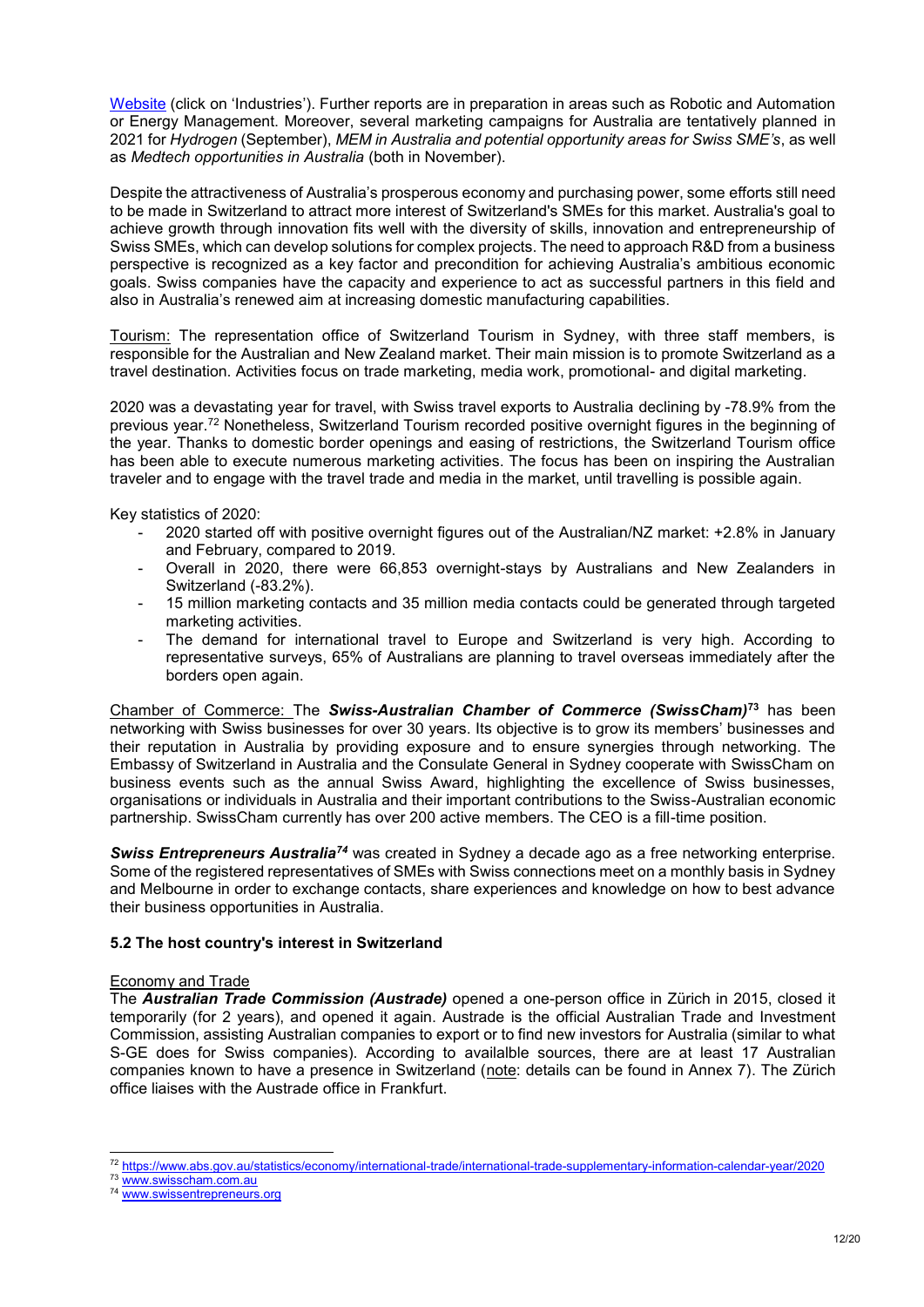The *Australian Swiss Chamber of Commerce<sup>75</sup>* **(AusCham)** is based in Zürich. AusCham has 100 core members and more than 2,500 associates representing leading Australian and Swiss firms across all major economic sectors. Both members and associates regularly attend their events. AusCham promotes Australian businesses in Switzerland, provides advice and regularly organises events.

Swiss activities around cleantech and polar research have been met with keen interest in Australia. The ordeal of Sir Douglas Mawson, Dr Xavier Mertz (Swiss) and Lieutenant Belgrave Edward Ninnis during their ill-fated sledging journey during the 1911–1914 Australasian Antarctic Expedition was remembered once again in Hobart in May 2021 during the unveiling of a memorial. $^{76}\,$  A PRS exhibition around cleantech and "Can Tech Save The World" is being presented in various cities in Australia in 2021.

l <sup>75</sup> <https://www.australianchamber.ch/>

<sup>76</sup> <https://www.abc.net.au/news/2021-05-25/mawson-ill-fated-far-eastern-partys-antarctic-voyage-memorial/100161834>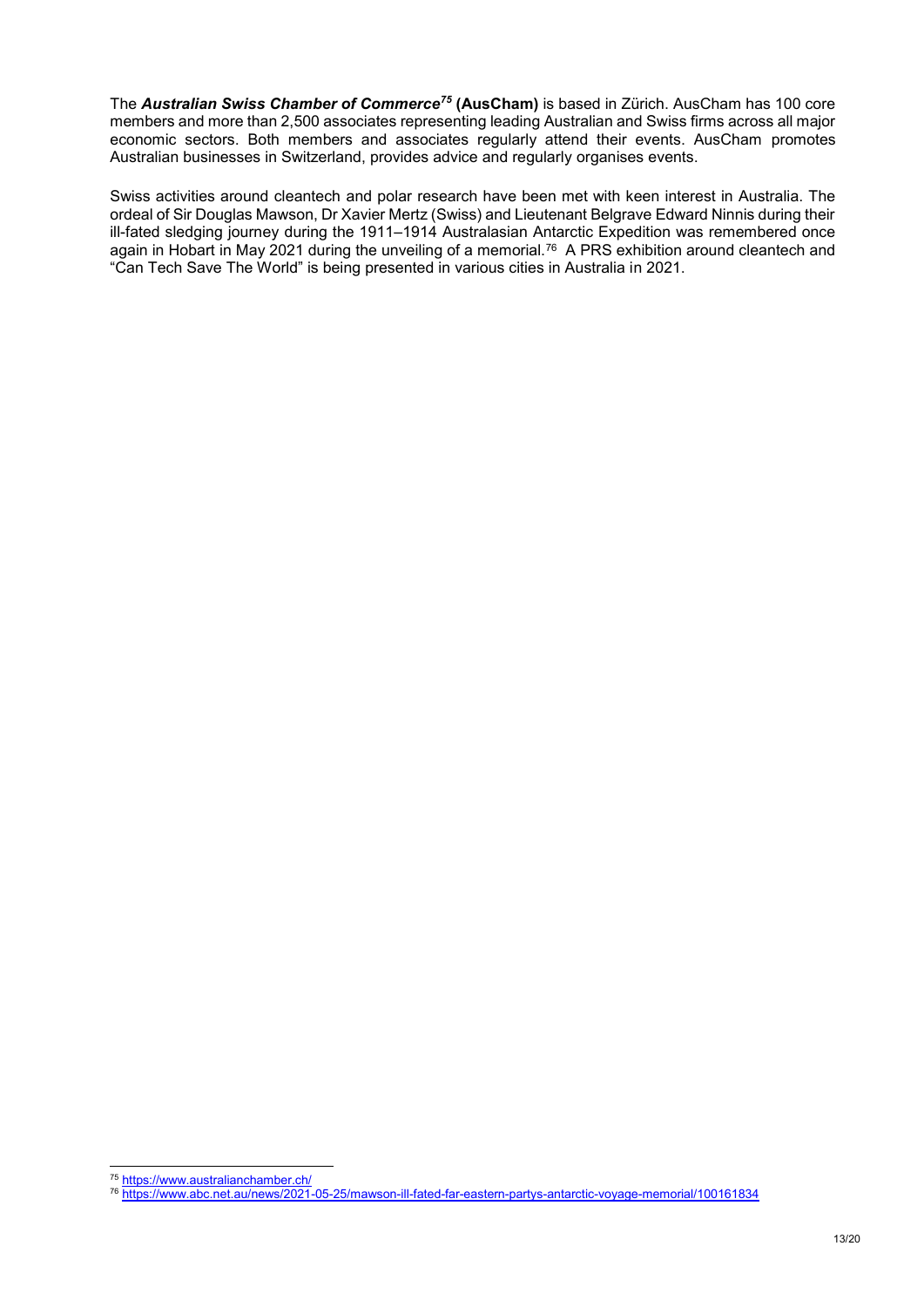# **Attachments**

# ANHANG 1

# **Wirtschaftsstruktur**

|                                               | <b>Jahr 2014</b> | <b>Jahr 2019</b> |
|-----------------------------------------------|------------------|------------------|
| Verteilung des BIP                            |                  |                  |
| Agriculture                                   | 2.5%             | 2.0%             |
| Industry including energy and<br>construction | 25.3%            | 27.5%            |
| <b>Services</b>                               | 72.2%            | 70.5%            |
| of which public services                      | n/a              | n/a              |
| Verteilung der<br><b>Beschäftigung</b>        |                  |                  |
| Agriculture                                   | 2.5%             | n/a              |
| Industry including energy and<br>construction | 20.4%            | n/a              |
| <b>Services</b>                               | 77.1%            | n/a              |
| of which public services                      | n/a              | n/a              |

Quelle: [1. Gross domestic product \(GDP\) \(oecd.org\)](https://stats.oecd.org/Index.aspx?DatasetCode=SNA_TABLE1)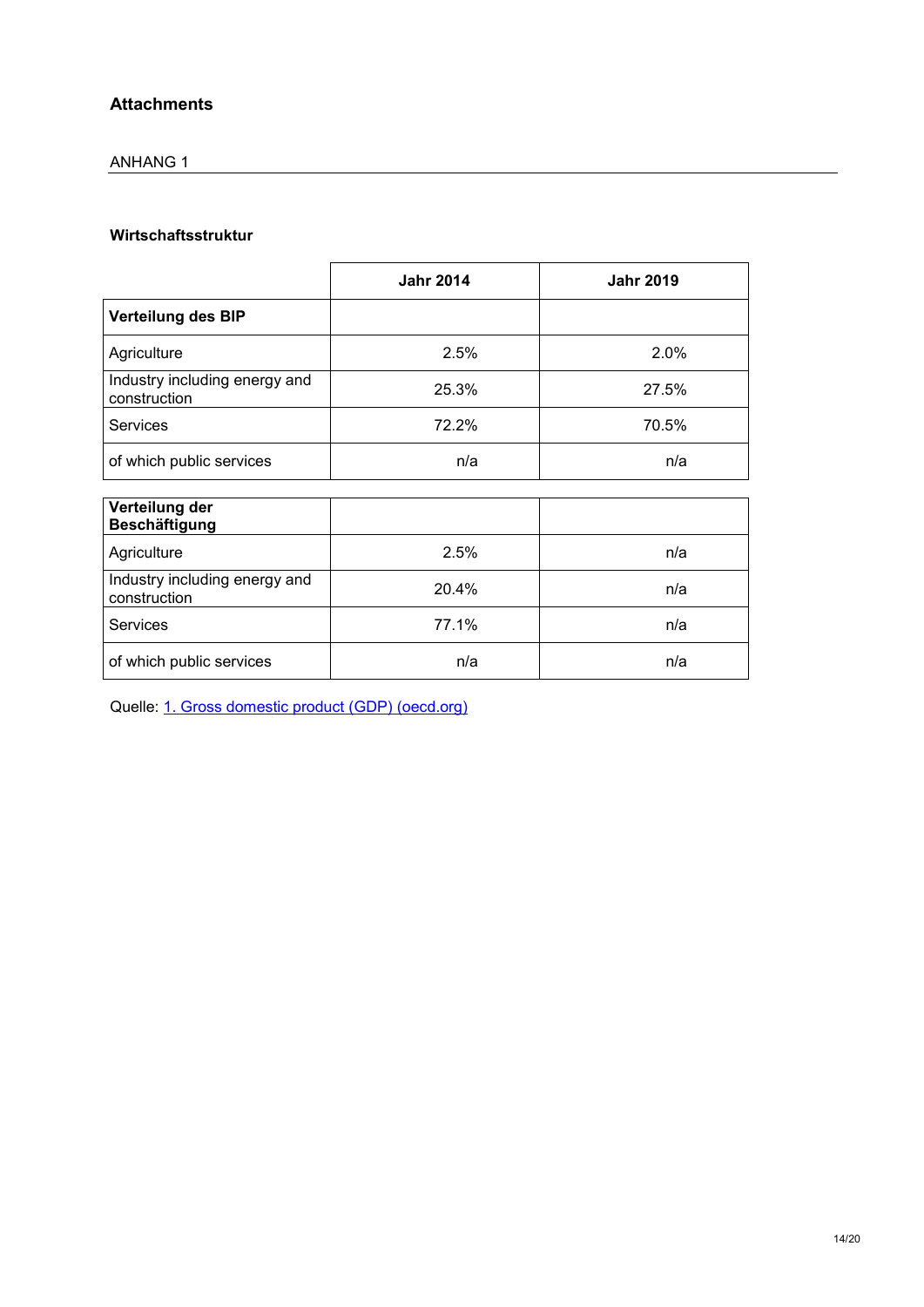# **Wichtigste Wirtschaftsdaten**

|                                  | 2019   | 2020   | 2021   |
|----------------------------------|--------|--------|--------|
| <b>BIP</b> (Mrd. USD)            | 1'390  | 1'360  | 1'620  |
| <b>BIP/pro Kopf (USD)</b>        | 54'460 | 52'820 | 62'720 |
| <b>Wachstumsrate</b> (% des BIP) | 1.9    | $-2.4$ | 4.5    |
| Inflationsrate $(\%)$            | 1.6    | 0.9    | 1.7    |
|                                  |        |        |        |
| Arbeitslosigkeit (%)             | 5.2    | 6.5    | 6.0    |
| <b>Budget-Saldo</b> (% des BIP)  | $-0.2$ | $-7.4$ | $-5.9$ |
| Ertragsbilanz (% des BIP)        | 0.7    | 2.5    | 2.4    |
|                                  |        |        |        |
| Gesamtverschuldung (% des BIP)   | 47.5   | 63.1   | 72.1   |

Quelle: IWF, *World Economic Outlook* (April 2021). Die grauen Zellen sind Schätzungen.

[www.imf.org/external/pubs/ft/weo](http://www.imf.org/external/pubs/ft/weo/2008/02/weodata/index.aspx)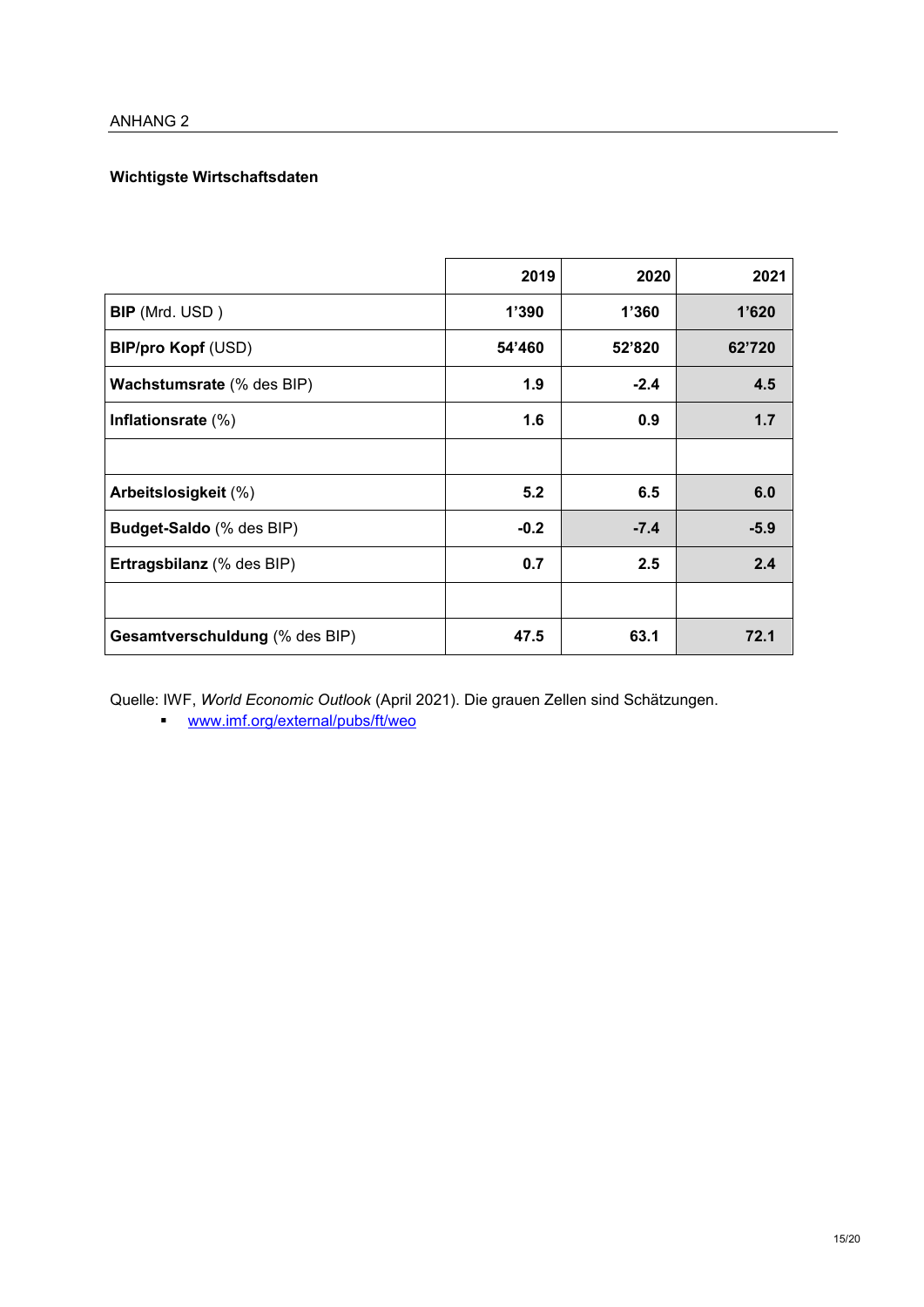**Handelspartner Jahr: 2019-20** (Finanzjahr)

Aussicht gemäss Aufenthaltsland

| <b>Platz Land</b>       |                    | <b>Exporte</b>         | Anteil Ver.77 |          | <b>Platz Land</b> |                              | Importe                | <b>Anteil</b> | Ver <sub>.10</sub> |
|-------------------------|--------------------|------------------------|---------------|----------|-------------------|------------------------------|------------------------|---------------|--------------------|
|                         |                    | vom<br>Aufenthaltsland |               |          |                   |                              | vom<br>Aufenthaltsland |               |                    |
|                         |                    | (Mio. AUD)             |               |          |                   |                              | (Mio. AUD)             |               |                    |
|                         |                    |                        |               |          |                   |                              |                        |               |                    |
| 1                       | China              | 167`625                | 35.3%         | 9.2%     | 1                 | China                        | 83`448                 | 21.0%         | 7.4%               |
| $\overline{\mathbf{2}}$ | Japan              | 56`161                 | 11.8%         | $-8.9%$  | $\mathbf{2}$      | <b>EU</b>                    | 59`891                 | 15.1%         | $-6.3%$            |
| 3                       | R. of Korea        | 27`647                 | 5.8%          | $-0.7%$  | $\mathbf{3}$      | <b>US</b>                    | 53`354                 | 13.4%         | 2.8%               |
| 4                       | <b>US</b>          | 27`404                 | 5.8%          | 10.6%    | 4                 | Japan                        | 22`952                 | 5.8%          | $-13.8%$           |
| 6                       | <b>UK</b>          | 20`951                 | 4.4%          | 55.8%    | 5                 | Germany                      | 16`730                 | 4.2%          | $-10.3%$           |
| 5                       | <b>EU</b>          | 18`807                 | 4.0%          | $-8.3%$  | 6                 | <b>Thailand</b>              | 16`302                 | 4.1%          | $-5.9%$            |
| $\overline{7}$          | India              | 18`618                 | 3.9%          | $-18.6%$ | $\overline{7}$    | <b>UK</b>                    | 15`727                 | 4.0%          | $-7.5%$            |
| 8                       | <b>Singapore</b>   | 17`026                 | 3.6%          | 11.0%    | 8                 | Singapore                    | 14`254                 | 3.6%          | $-15.2%$           |
| $\boldsymbol{9}$        | <b>New Zealand</b> | 15`682                 | 3.3%          | $-1.9%$  | 9                 | <b>New</b><br><b>Zealand</b> | 12`972                 | 3.3%          | $-11.1%$           |
| 10                      | <b>Taiwan</b>      | 12`989                 | 2.7%          | $-6.6%$  | 10                | R. of Korea                  | $11^{\circ}243$        | 2.8%          | $-17.1%$           |
| $\cdots$                |                    |                        |               |          |                   |                              |                        |               |                    |
| ~21                     | <b>Switzerland</b> | 3'071                  | 0.60%         | 19.8%    | ~19               | <b>Switzerland</b>           | 4'416                  | 1.1%          | 1.0%               |
|                         | <b>Total</b>       | 475`24078              | 100%          | 0.9%     |                   | <b>Total</b>                 | 397`90579              | 100%          | $-5.7%$            |
|                         |                    |                        |               |          |                   |                              |                        |               |                    |

Quellen:

l

<https://www.dfat.gov.au/sites/default/files/australias-goods-services-by-top-15-partners-2019-20.pdf>

<https://www.dfat.gov.au/sites/default/files/swit-cef.pdf>

<sup>77</sup> Veränderung gegenüber dem Vorjahr in %

<sup>78</sup> Entspricht USD 319'076.1 bei einem durchschnittlichen Wechselkurs von AUD 1 = USD 0.6714 im Finanzjahr 2019-20.

<sup>79</sup> Entspricht USD 267'153.4.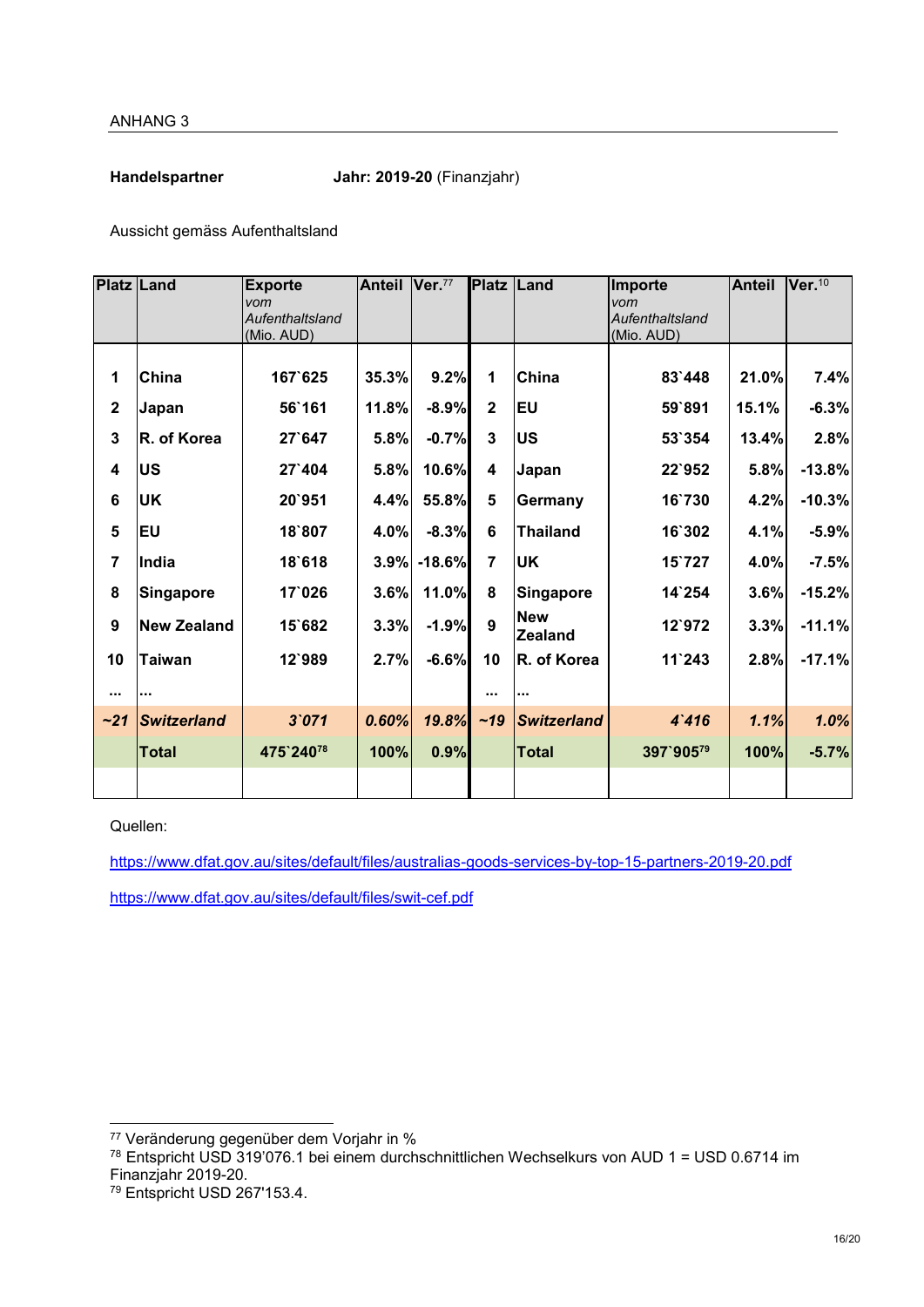# **Bilaterale Handelsentwicklung (Schweizer Perspektive)**

**Kopie** von Punkt 2.2 «Handelsentwicklung» der Länderfiche SECO

|               | <b>Export</b> | Veränderung | <b>Import</b> | Veränderung | Saldo     | <b>Volumen</b> |
|---------------|---------------|-------------|---------------|-------------|-----------|----------------|
|               | (Mio. CHF)    | (%)         | (Mio. CHF)    | (%)         | (in Mio.) | (in Mio.)      |
| 2018          | 2747          | 12.9        | 1167          | $-17.2$     | 1579      | 3914           |
| 2019          | 2609          | $-5.0$      | 1402          | 20.1        | 1206      | 4011           |
| 2020          | 2172          | $-16.7$     | 1842          | 31.4        | 330       | 4015           |
| (Total 1) $*$ | 2111          | $-18$       | 191           | $-11.5$     | 1920      | 2303           |
| 2021 (I-VI)** | 706           | 1.3         | 357           | $-25.9$     | 349       | 1063           |

\*) Total «Konjunktursicht» (Total 1): ohne Gold in Barren und andere Edelmetalle, Münzen, Edel- und Schmucksteine sowie Kunstgegenstände und Antiquitäten

\*\*) Veränderung (%) gegenüber Vorjahresperiode

| <b>Exporte</b>                                       | 2019            | 2020           |
|------------------------------------------------------|-----------------|----------------|
|                                                      | $%$ des Totals) | (% des Totals) |
| <b>1. Pharma und chemische Produkte</b>              | 45.1            | 49.8           |
| 2. Präzisionsinstrumente, Uhren, Schmuck             | 20.7            | <b>20.0</b>    |
| 3. Maschinen                                         | 12.0            | 10.5           |
| 4. Produkte der Land-, Forstwirtschaft und Fischerei | 5.9             | 8.7            |

| Importe                                              | 2019           | 2020           |  |
|------------------------------------------------------|----------------|----------------|--|
|                                                      | (% des Totals) | (% des Totals) |  |
| 1. Edelmetalle                                       | 84.7           | 89.2           |  |
| 2. Pharma und chemische Produkte                     | 2.3            | 3.1            |  |
| 3. Produkte der Land-, Forstwirtschaft und Fischerei | 5.1            | 29             |  |
| 4. Präzisionsinstrumente, Uhren, Schmuck             | 2.9            | 2.1            |  |